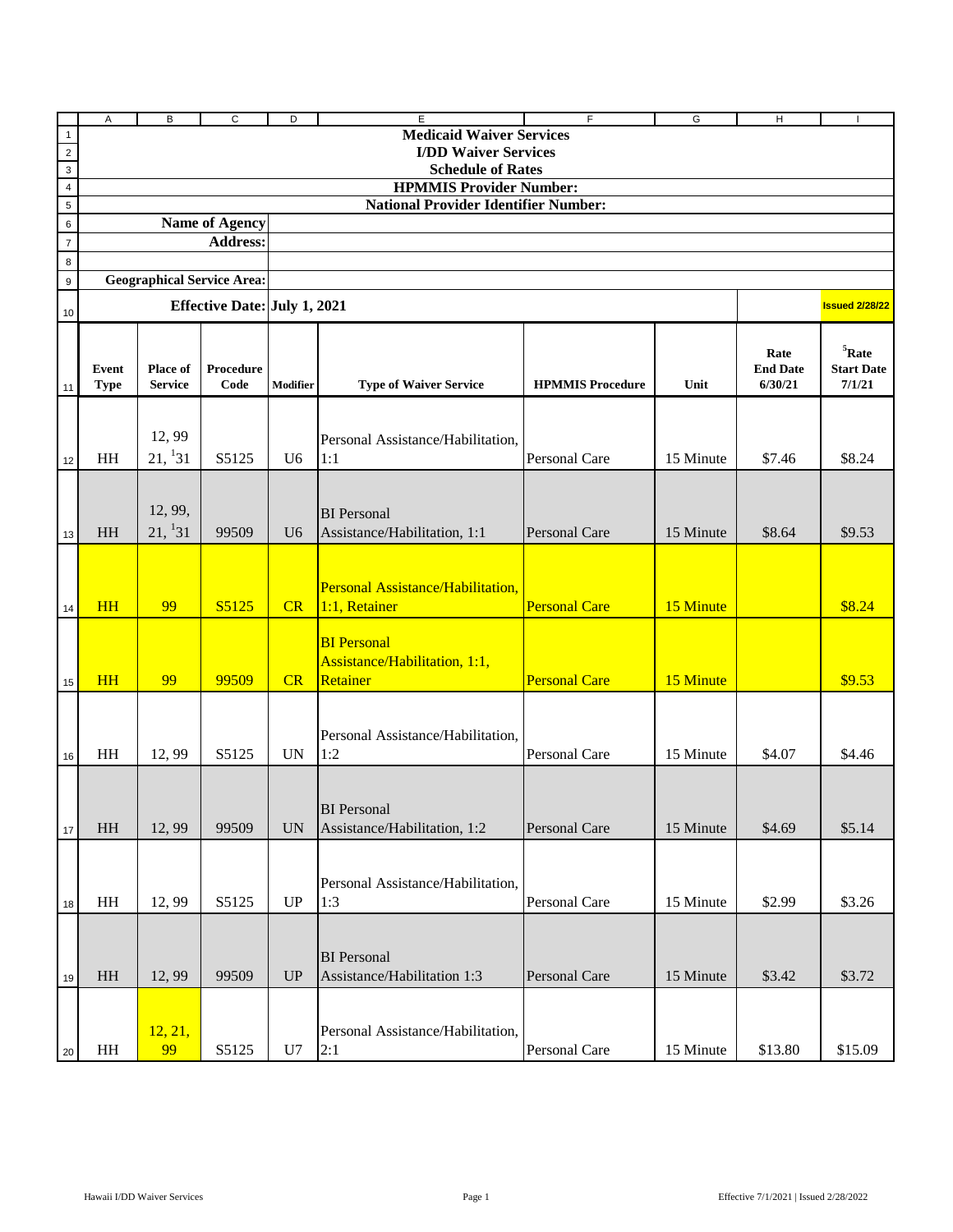|    | $\boldsymbol{\mathsf{A}}$ | B                          | $\overline{c}$    | D              | E                                                                                                | $\overline{F}$          | G         | $\overline{H}$                     |                                         |
|----|---------------------------|----------------------------|-------------------|----------------|--------------------------------------------------------------------------------------------------|-------------------------|-----------|------------------------------------|-----------------------------------------|
| 11 | Event<br><b>Type</b>      | Place of<br><b>Service</b> | Procedure<br>Code | Modifier       | <b>Type of Waiver Service</b>                                                                    | <b>HPMMIS Procedure</b> | Unit      | Rate<br><b>End Date</b><br>6/30/21 | $5$ Rate<br><b>Start Date</b><br>7/1/21 |
| 21 | HH                        | 12, 21,<br>99              | 99509             | U <sub>7</sub> | <b>BI</b> Personal<br>Assistance/Habilitation, 2:1                                               | Personal Care           | 15 Minute | \$15.46                            | \$16.92                                 |
| 22 | HH                        | 99                         | S5125             | SE             | Personal Assistance/Habilitation,<br>$2:1$ , Retainer                                            | <b>Personal Care</b>    | 15 Minute |                                    | \$15.09                                 |
| 23 | HH                        | 99                         | 99509             | SE             | <b>BI</b> Personal<br>Assistance/Habilitation, 2:1,<br>Retainer                                  | <b>Personal Care</b>    | 15 Minute |                                    | \$16.92                                 |
| 24 | HH                        | 12, 21,<br>99              | S5125             | U <sub>4</sub> | Personal Assistance/Habilitation,<br>3:1                                                         | Personal Care           | 15 Minute | \$20.13                            | \$21.95                                 |
| 25 | HH                        | 12, 21,<br>99              | 99509             | U <sub>4</sub> | <b>BI</b> Personal<br>Assistance/Habilitation, 3:1                                               | Personal Care           | 15 Minute | \$22.28                            | \$24.32                                 |
| 26 | <b>HH</b>                 | 99                         | S5125             | U3             | Personal Assistance/Habilitation,<br>$3:1$ , Retainer                                            | <b>Personal Care</b>    | 15 Minute |                                    | \$21.95                                 |
| 27 | <b>HH</b>                 | 99                         | 99509             | U3             | <b>BI</b> Personal<br>Assistance/Habilitation, 3:1,<br>Retainer                                  | <b>Personal Care</b>    | 15 Minute |                                    | \$24.32                                 |
| 28 | HH                        | 12, 21,<br>99              | S5125             | HM             | Personal Assistance/<br>Habilitation, Registered Behavior<br>Technician, 1:1                     | Personal Care           | 15 Minute | \$15.00                            | \$15.00                                 |
| 29 | HH                        | 12, 21,<br>99              | 99509             | HM             | <b>BI</b> Personal Assistance/<br>Habilitation, Registered Behavior<br>Technician, 1:1           | <b>Personal Care</b>    | 15 Minute | \$17.37                            | \$17.37                                 |
| 30 | <b>HH</b>                 | 99                         | S5125             | U <sub>5</sub> | Personal Assistance/<br>Habilitation, Registered Behavior<br>Technician, 1:1, Retainer           | <b>Personal Care</b>    | 15 Minute |                                    | \$15.00                                 |
| 31 | <b>HH</b>                 | 99                         | 99509             | U <sub>5</sub> | <b>BI Personal Assistance/</b><br>Habilitation, Registered Behavior<br>Technician, 1:1, Retainer | <b>Personal Care</b>    | 15 Minute |                                    | \$17.37                                 |
| 32 | HH                        | 12, 21,<br>99              | S5125             | U <sub>9</sub> | Personal Assistance/<br>Habilitation, Registered Behavior<br>Technician, 2:1                     | Personal Care           | 15 Minute | \$20.78                            | \$20.78                                 |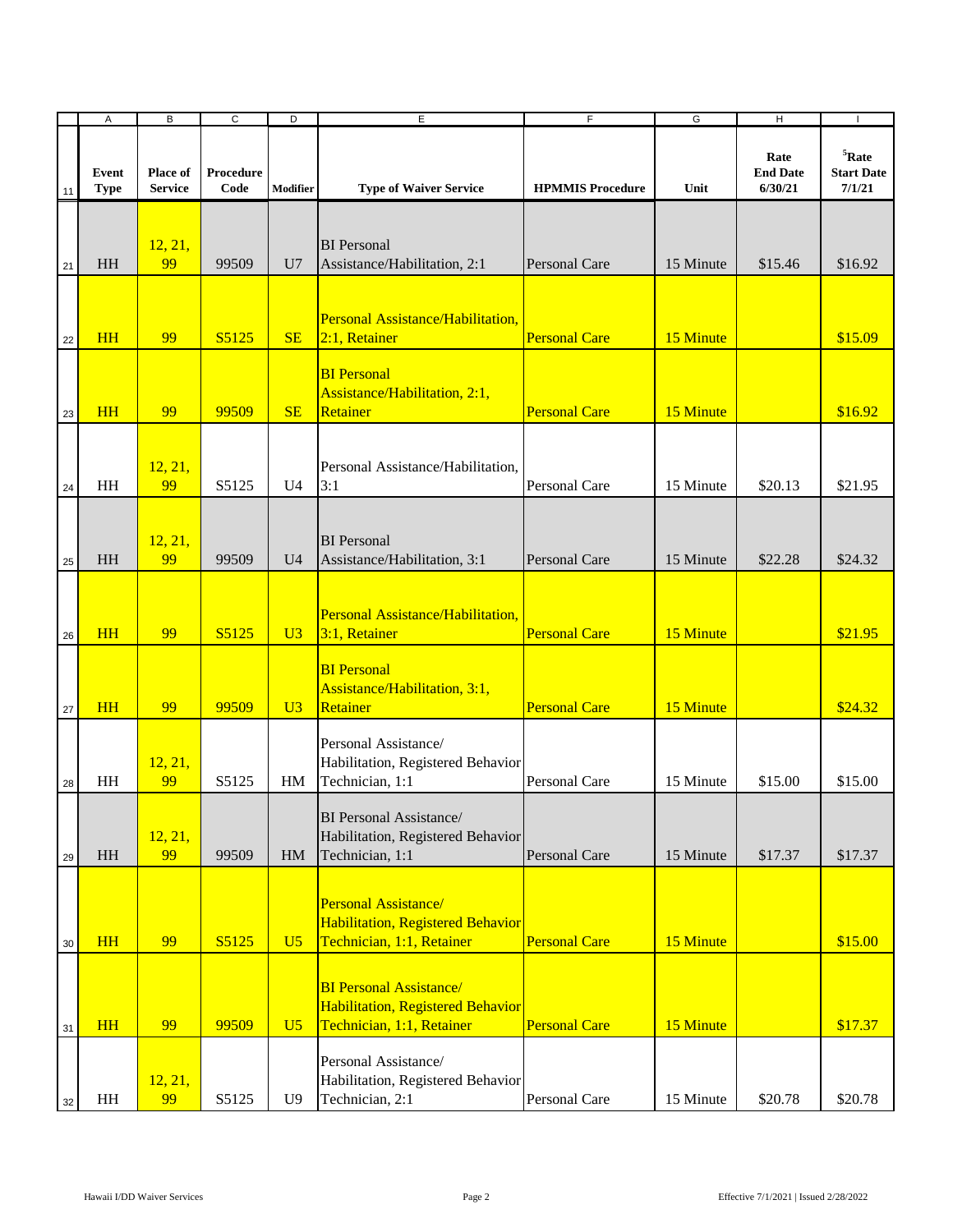|        | A                    | B                          | $\overline{c}$    | D               | E                                                                                                | $\overline{F}$                       | G         | $\overline{H}$                     | $\overline{\phantom{a}}$                     |
|--------|----------------------|----------------------------|-------------------|-----------------|--------------------------------------------------------------------------------------------------|--------------------------------------|-----------|------------------------------------|----------------------------------------------|
| 11     | Event<br><b>Type</b> | Place of<br><b>Service</b> | Procedure<br>Code | Modifier        | <b>Type of Waiver Service</b>                                                                    | <b>HPMMIS Procedure</b>              | Unit      | Rate<br><b>End Date</b><br>6/30/21 | ${}^{5}$ Rate<br><b>Start Date</b><br>7/1/21 |
| 33     | HH                   | 12, 21,<br>99              | 99509             | U <sub>9</sub>  | <b>BI</b> Personal Assistance/<br>Habilitation, Registered Behavior<br>Technician, 2:1           | <b>Personal Care</b>                 | 15 Minute | \$23.64                            | \$23.64                                      |
| 34     | <b>HH</b>            | 99                         | S5125             | U8              | Personal Assistance/<br>Habilitation, Registered Behavior<br>Technician, 2:1, Retainer           | <b>Personal Care</b>                 | 15 Minute |                                    | \$20.78                                      |
| 35     | <b>HH</b>            | 99                         | 99509             | U8              | <b>BI Personal Assistance/</b><br>Habilitation, Registered Behavior<br>Technician, 2:1, Retainer | <b>Personal Care</b>                 | 15 Minute |                                    | \$23.64                                      |
| 36     | HH                   | 12, 21,<br>99              | S5125             | UD.             | Personal Assistance/<br>Habilitation, Registered Behavior<br>Technician, 3:1                     | Personal Care                        | 15 Minute | \$26.56                            | \$26.56                                      |
| 37     | <b>HH</b>            | 12, 21,<br>99              | 99509             | <b>UD</b>       | <b>BI</b> Personal Assistance/<br>Habilitation, Registered Behavior<br>Technician, 3:1           | <b>Personal Care</b>                 | 15 Minute | \$29.90                            | \$29.90                                      |
| 38     | HH                   | 99                         | S5125             | <b>UC</b>       | Personal Assistance/<br>Habilitation, Registered Behavior<br>Technician, 3:1, Retainer           | <b>Personal Care</b>                 | 15 Minute |                                    | \$26.56                                      |
| 39     | <b>HH</b>            | 99                         | 99509             | UC <sup>1</sup> | <b>BI Personal Assistance/</b><br>Habilitation, Registered Behavior<br>Technician, 3:1, Retainer | <b>Personal Care</b>                 | 15 Minute |                                    | \$29.90                                      |
| 40     | OC                   | 14, 33,<br>$^{4}99$        | T2016             | U <sub>1</sub>  | Residential Habilitation,<br>Tier 1, 3 or fewer beds                                             | Habilitation,<br>Residential, Waiver | Day       | \$115.29                           |                                              |
| 41     | OC                   | 14, 33,<br>499             | T2033             | U <sub>1</sub>  | <b>BI</b> Residential Habilitation<br>Tier 1, 3 or fewer beds                                    | Habilitation,<br>Residential, Waiver | Day       | \$120.64                           |                                              |
| $42\,$ | OC                   | 14, 33,<br>$^{4}99$        | T2016             | U <sub>2</sub>  | Residential Habilitation,<br>Tier 1, 4-bed                                                       | Habilitation,<br>Residential, Waiver | Day       | \$99.29                            |                                              |
| 43     | <b>OC</b>            | 14, 33,<br>$^{4}99$        | T2033             | U <sub>2</sub>  | BI Residential Habilitation,<br>Tier 1, 4-bed                                                    | Habilitation,<br>Residential, Waiver | Day       | \$103.24                           |                                              |
| 44     | OC                   | 14, 33,<br>499             | T2016             | U <sub>3</sub>  | Residential Habilitation,<br>Tier 1, 5 or more beds                                              | Habilitation,<br>Residential, Waiver | Day       | \$89.70                            |                                              |
| 45     | <b>OC</b>            | 14, 33,<br>499             | T2033             | U <sub>3</sub>  | <b>BI</b> Residential Habilitation,<br>Tier 1, 5 or more beds                                    | Habilitation,<br>Residential, Waiver | Day       | \$92.81                            |                                              |
| 46     | OC                   | 14, 33,<br>$^{4}99$        | T2016             | U <sub>4</sub>  | Residential Habilitation,<br>Tier 2, 3 or fewer beds                                             | Habilitation,<br>Residential, Waiver | Day       | \$159.04                           |                                              |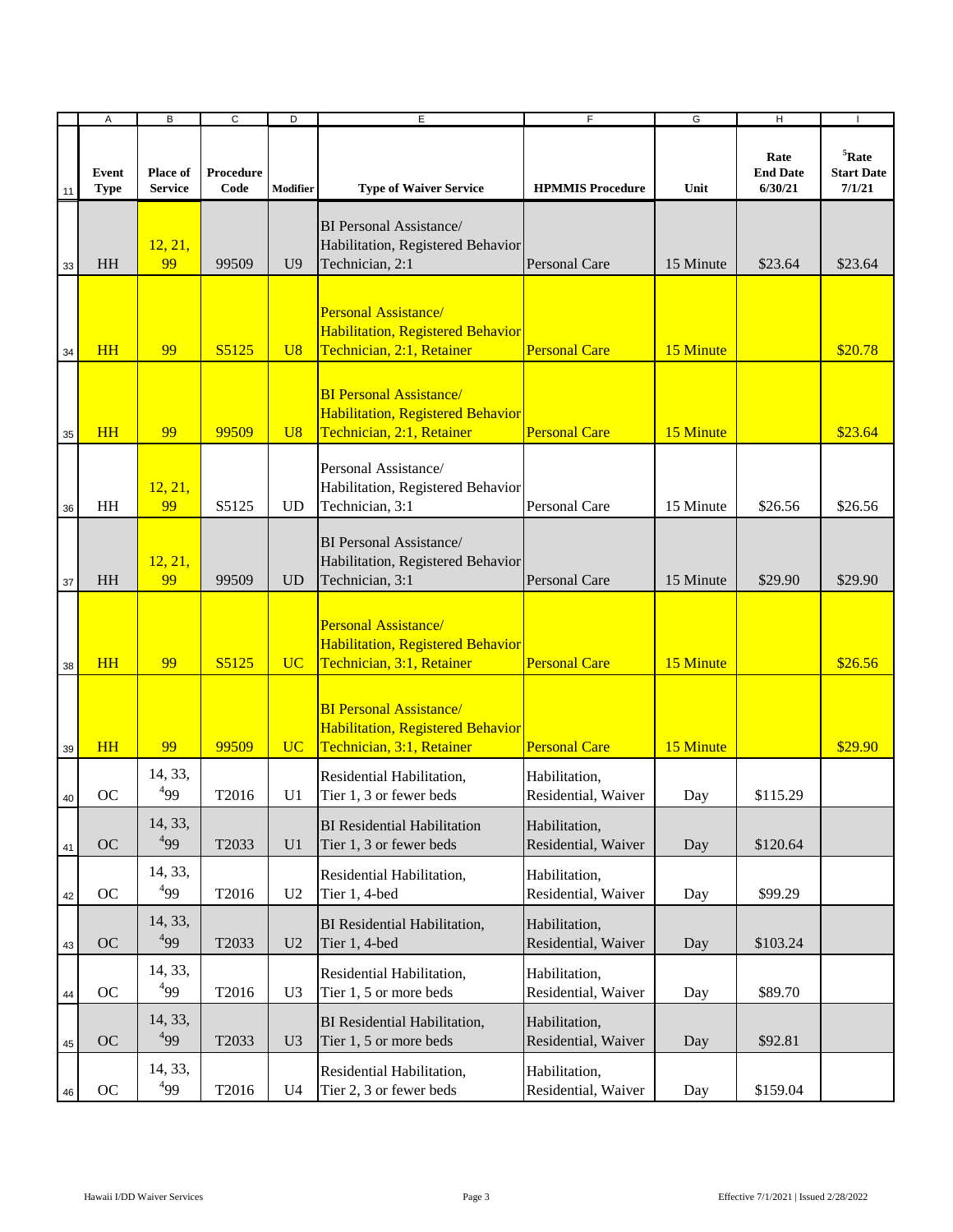|    | Α                    | B                                 | $\overline{c}$    | D              | E                                                                                                    | $\overline{F}$                       | G    | H                                  | П                                            |
|----|----------------------|-----------------------------------|-------------------|----------------|------------------------------------------------------------------------------------------------------|--------------------------------------|------|------------------------------------|----------------------------------------------|
| 11 | Event<br><b>Type</b> | <b>Place of</b><br><b>Service</b> | Procedure<br>Code | Modifier       | <b>Type of Waiver Service</b>                                                                        | <b>HPMMIS Procedure</b>              | Unit | Rate<br><b>End Date</b><br>6/30/21 | ${}^{5}$ Rate<br><b>Start Date</b><br>7/1/21 |
| 47 | <b>OC</b>            | 14, 33,<br>$^{4}99$               | T2033             | U <sub>4</sub> | <b>BI</b> Residential Habilitation,<br>Tier 2, 3 or fewer beds                                       | Habilitation,<br>Residential, Waiver | Day  | \$164.17                           |                                              |
| 48 | OC                   | 14, 33,<br>499                    | T2016             | U <sub>5</sub> | Residential Habilitation,<br>Tier 2, 4-bed                                                           | Habilitation,<br>Residential, Waiver | Day  | \$140.32                           |                                              |
| 49 | <b>OC</b>            | 14, 33,<br>$^{4}99$               | T2033             | U <sub>5</sub> | <b>BI</b> Residential Habilitation,<br>Tier 2, 4-bed                                                 | Habilitation,<br>Residential, Waiver | Day  | \$144.05                           |                                              |
| 50 | OC                   | 14, 33,<br>$^{4}99$               | T2016             | U <sub>6</sub> | Residential Habilitation,<br>Tier 2, 5 or more beds                                                  | Habilitation,<br>Residential, Waiver | Day  | \$129.09                           |                                              |
| 51 | <b>OC</b>            | 14, 33,<br>$^{4}99$               | T2033             | U <sub>6</sub> | <b>BI</b> Residential Habilitation,<br>Tier 2, 5 or more beds                                        | Habilitation,<br>Residential, Waiver | Day  | \$131.98                           |                                              |
| 52 | OC                   | 14, 33,<br>$^{4}99$               | T2016             | U <sub>7</sub> | Residential Habilitation,<br>Tier 3, 3 or fewer beds                                                 | Habilitation,<br>Residential, Waiver | Day  | \$180.93                           |                                              |
| 53 | <b>OC</b>            | 14, 33,<br>499                    | T2033             | U7             | <b>BI</b> Residential Habilitation,<br>Tier 3, 3 or fewer beds                                       | Habilitation,<br>Residential, Waiver | Day  | \$185.94                           |                                              |
| 54 | <b>OC</b>            | 14, 33,<br>499                    | T2016             | U <sub>8</sub> | Residential Habilitation,<br>Tier 3, 4-bed                                                           | Habilitation,<br>Residential, Waiver | Day  | \$156.73                           |                                              |
| 55 | OC                   | 14, 33,<br>$^{4}99$               | T2033             | U <sub>8</sub> | <b>BI</b> Residential Habilitation,<br>Tier 3, 4-bed                                                 | Habilitation,<br>Residential, Waiver | Day  | \$160.38                           |                                              |
| 56 | OC                   | 14, 33,<br>$^{4}99$               | T2016             | U <sub>9</sub> | Residential Habilitation,<br>Tier 3, 5 or more beds                                                  | Habilitation,<br>Residential, Waiver | Day  | \$142.21                           |                                              |
| 57 | <b>OC</b>            | 14, 33,<br>499                    | T2033             | U <sub>9</sub> | <b>BI</b> Residential Habilitation,<br>Tier 3, 5 or more beds                                        | Habilitation,<br>Residential, Waiver | Day  | \$145.05                           |                                              |
| 58 | OC                   | 14, 33,<br>499                    | S5140             | U4             | <sup>o</sup> Residential Habilitation, Adult<br>Foster Homes, Tier 1 (no bed<br>size requirement)    | Habilitation,<br>Residential, Waiver | Day  |                                    | \$116.27                                     |
| 59 | OC                   | 14, 33,<br>499                    | S5140             | U1             | <sup>6</sup> BI Residential Habilitation,<br>Adult Foster Homes, Tier 1 (no<br>bed size requirement) | Habilitation,<br>Residential, Waiver | Day  |                                    | \$120.64                                     |
| 60 | OC                   | 14, 33,<br>499                    | S5140             | U <sub>5</sub> | <sup>6</sup> Residential Habilitation, Adult<br>Foster Homes, Tier 2 (no bed<br>size requirement)    | Habilitation,<br>Residential, Waiver | Day  |                                    | \$159.04                                     |
| 61 | <b>OC</b>            | 14, 33,<br>499                    | S5140             | U <sub>2</sub> | <sup>o</sup> BI Residential Habilitation,<br>Adult Foster Homes, Tier 2 (no<br>bed size requirement) | Habilitation,<br>Residential, Waiver | Day  |                                    | \$164.17                                     |
| 62 | OC                   | 14, 33,<br>$^{4}99$               | S5140             | U <sub>6</sub> | <sup>6</sup> Residential Habilitation, Adult<br>Foster Homes, Tier 3 (no bed<br>size requirement)    | Habilitation,<br>Residential, Waiver | Day  |                                    | \$183.00                                     |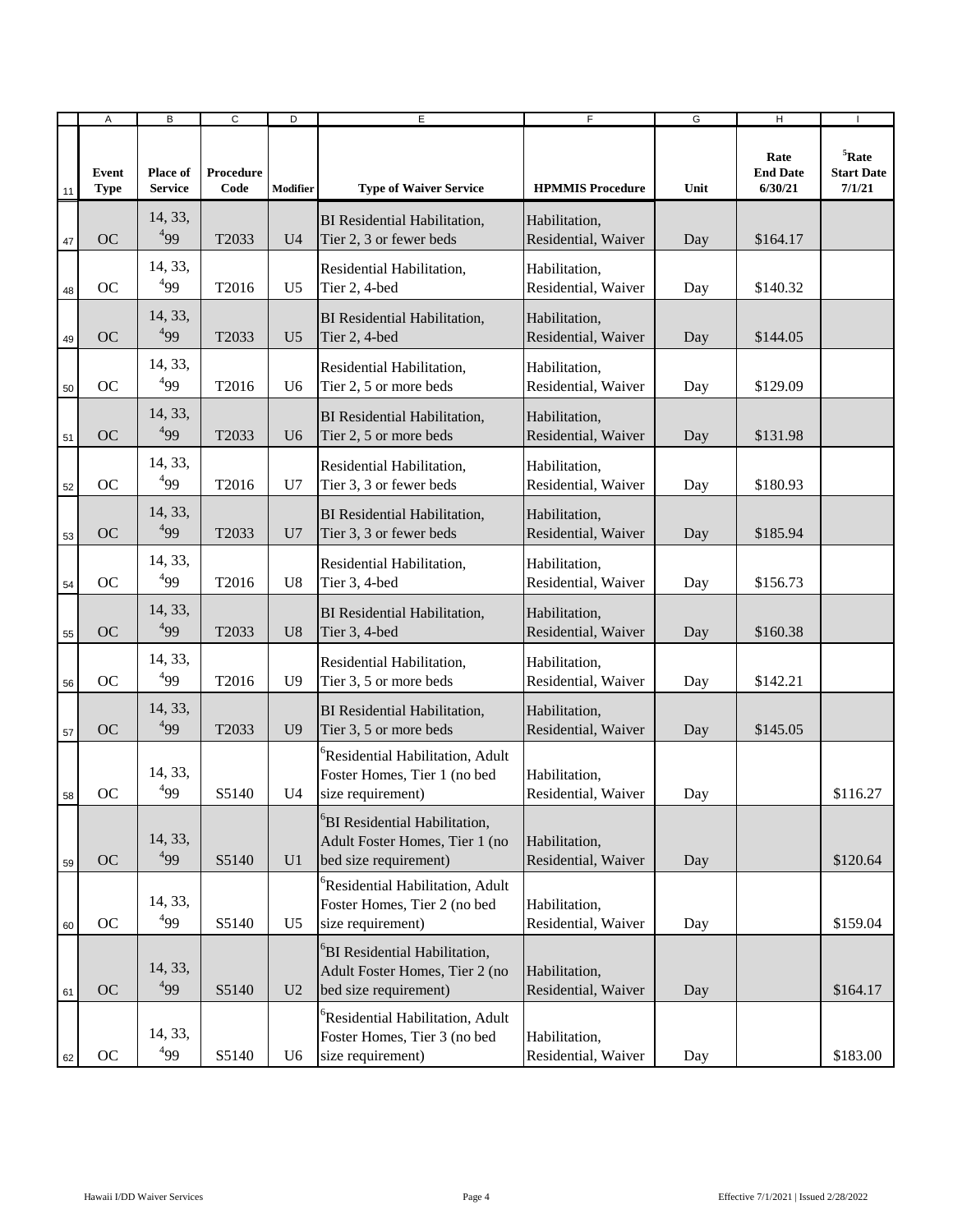|          | Α                    | B                                | C                 | D              | E                                                                                                    | F                                    | G         | H                                  |                                              |
|----------|----------------------|----------------------------------|-------------------|----------------|------------------------------------------------------------------------------------------------------|--------------------------------------|-----------|------------------------------------|----------------------------------------------|
| 11       | Event<br><b>Type</b> | Place of<br><b>Service</b>       | Procedure<br>Code | Modifier       | <b>Type of Waiver Service</b>                                                                        | <b>HPMMIS Procedure</b>              | Unit      | Rate<br><b>End Date</b><br>6/30/21 | ${}^{5}$ Rate<br><b>Start Date</b><br>7/1/21 |
| 63       | <b>OC</b>            | 14, 33,<br>499                   | S5140             | U <sub>3</sub> | <sup>6</sup> BI Residential Habilitation,<br>Adult Foster Homes, Tier 3 (no<br>bed size requirement) | Habilitation,<br>Residential, Waiver | Day       |                                    | \$185.94                                     |
| 64       | OC                   | 14, 33,<br>499                   | T2016             | <b>UB</b>      | <sup>o</sup> Residential Habilitation,<br>Licensed Homes, Tier 1 (no bed<br>size requirement)        | Habilitation,<br>Residential, Waiver | Day       |                                    | \$119.86                                     |
| 65       | <b>OC</b>            | 14, 33,<br>499                   | T2033             | <b>UB</b>      | <sup>o</sup> BI Residential Habilitation,<br>Licensed Homes, Tier 1 (no bed<br>size requirement)     | Habilitation,<br>Residential, Waiver | Day       |                                    | \$125.02                                     |
| 66       | <b>OC</b>            | 14, 33,<br>$^{4}99$              | T2016             | <b>UC</b>      | <sup>6</sup> Residential Habilitation,<br>Licensed Homes, Tier 2 (no bed<br>size requirement)        | Habilitation,<br>Residential, Waiver | Day       |                                    | \$164.40                                     |
| 67       | <b>OC</b>            | 14, 33,<br>499                   | T <sub>2033</sub> | UC             | <sup>6</sup> BI Residential Habilitation,<br>Licensed Homes, Tier 2 (no bed<br>size requirement)     | Habilitation,<br>Residential, Waiver | Day       |                                    | \$169.44                                     |
| 68       | <b>OC</b>            | 14, 33,<br>499                   | T2016             | <b>UD</b>      | <sup>6</sup> Residential Habilitation,<br>Licensed Homes, Tier 3 (no bed<br>size requirement)        | Habilitation,<br>Residential, Waiver | Day       |                                    | \$194.87                                     |
| 69       | <b>OC</b>            | 14, 33,<br>$^{4}99$              | T2033             | <b>UD</b>      | <sup>6</sup> BI Residential Habilitation,<br>Licensed Homes, Tier 3 (no bed<br>size requirement)     | Habilitation,<br>Residential, Waiver | Day       |                                    | \$199.86                                     |
| 70       | <b>OC</b>            | 14, 33,<br>499                   | T2016             | UA.            | Residential Habilitation,<br><b>Adult Therapeutic Living</b><br>Program                              | Habilitation,<br>Residential, Waiver | Day       | \$499.23                           | \$548.98                                     |
| $\bf 71$ | OC                   | 14, 33,<br>$^{4}99$              | T2033             | <b>UA</b>      | <b>BI</b> Residential Habilitation,<br><b>Adult Therapeutic Living</b><br>Program                    | Habilitation,<br>Residential, Waiver | Day       | \$502.58                           | \$553.96                                     |
| 72       | OC                   | 14, 33,<br>99, 121,<br>$1_{31}$  | T1004             |                | <b>Additional Residential Supports</b>                                                               | Habilitation,<br>Residential, Waiver | 15 Minute | \$5.58                             | \$6.08                                       |
| $73\,$   | OC                   | 14, 33,<br>99, $^{1}21$ ,<br>131 | 99600             |                | <b>BI</b> Additional Residential<br>Supports                                                         | Habilitation,<br>Residential, Waiver | 15 Minute | \$5.76                             | \$6.29                                       |
| 74       | AD                   | 99                               | H <sub>2032</sub> | U1             | Adult Day Health, Tier 1                                                                             | Day Care Services,<br>Adult, Tier 1  | 15 Minute | \$2.70                             | \$3.12                                       |
| 75       | $\mbox{AD}$          | 99                               | S5100             | U <sub>1</sub> | BI Adult Day Health, Tier 1                                                                          | Day Care Services,<br>Adult, Tier 1  | 15 Minute | \$3.06                             | \$3.51                                       |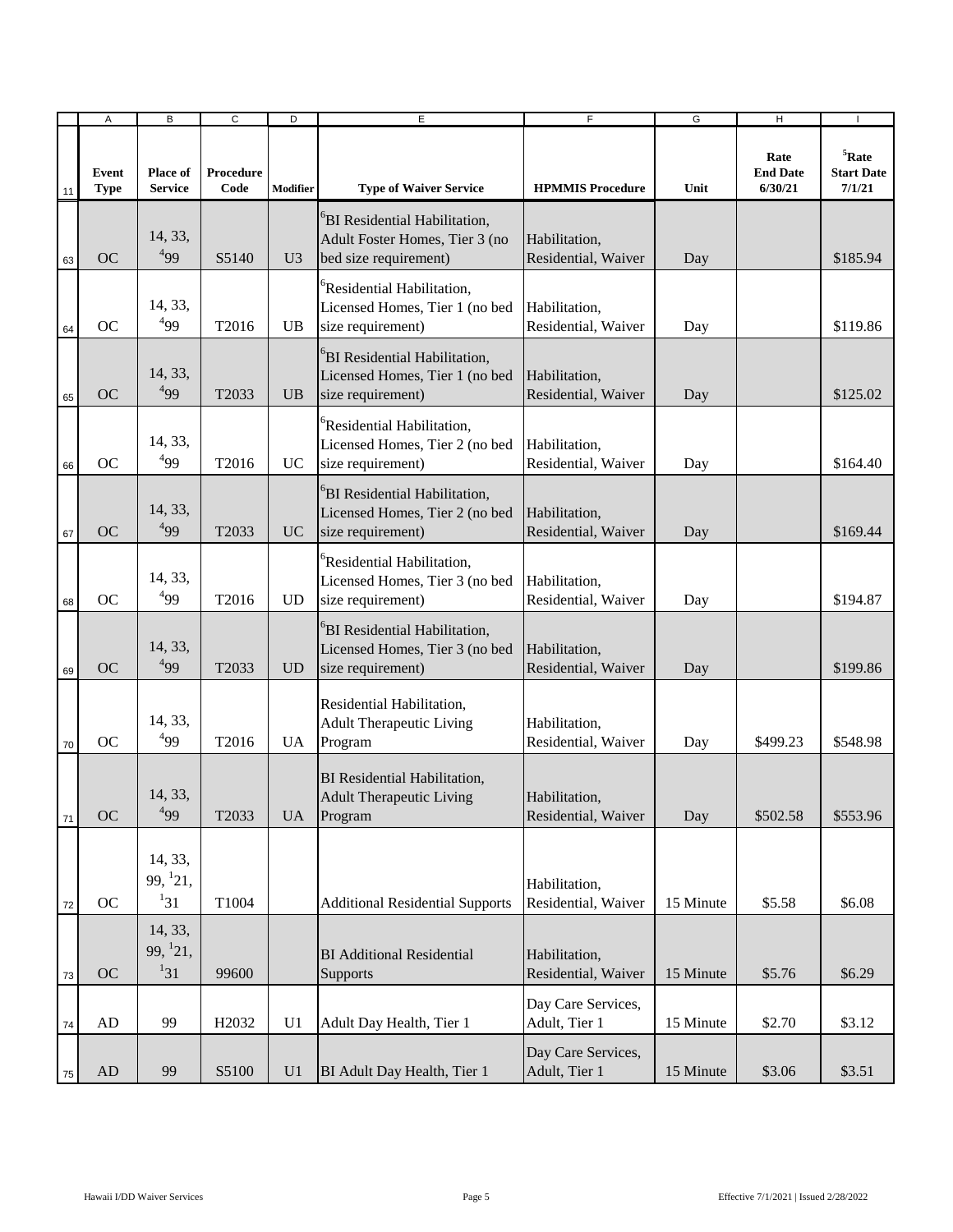|    | Α                    | B                          | $\overline{c}$    | D                        | E                                                                  | $\overline{F}$                                 | G         | Ξ                                  |                                              |
|----|----------------------|----------------------------|-------------------|--------------------------|--------------------------------------------------------------------|------------------------------------------------|-----------|------------------------------------|----------------------------------------------|
| 11 | Event<br><b>Type</b> | Place of<br><b>Service</b> | Procedure<br>Code | Modifier                 | <b>Type of Waiver Service</b>                                      | <b>HPMMIS Procedure</b>                        | Unit      | Rate<br><b>End Date</b><br>6/30/21 | ${}^{5}$ Rate<br><b>Start Date</b><br>7/1/21 |
| 76 | AD                   | 99                         | H <sub>2032</sub> | U <sub>2</sub>           | Adult Day Health, Tier 2                                           | Day Care Services,<br>Adult, Tier 2            | 15 Minute | \$3.35                             | \$3.83                                       |
| 77 | AD                   | 99                         | S5100             | U <sub>2</sub>           | BI Adult Day Health, Tier 2                                        | Day Care Services,<br>Adult, Tier 2            | 15 Minute | \$3.78                             | \$4.29                                       |
| 78 | AD                   | 99                         | H <sub>2032</sub> | U <sub>3</sub>           | Adult Day Health, Tier 3                                           | Day Care Services,<br>Adult, Tier 3            | 15 Minute | \$4.00                             | \$4.53                                       |
| 79 | AD                   | 99                         | S5100             | U <sub>3</sub>           | BI Adult Day Health, Tier 3                                        | Day Care Services,<br>Adult, Tier 3            | 15 Minute | \$4.46                             | \$5.05                                       |
| 80 | AD                   | 99                         | H <sub>2032</sub> | U4                       | Adult Day Health, 1:1                                              | Day Care Services,<br>Adult, 1:1               | 15 Minute | \$7.62                             | \$8.38                                       |
| 81 | AD                   | 99                         | S5100             | U <sub>4</sub>           | BI Adult Day Health, 1:1                                           | Day Care Services,<br>Adult, 1:1               | 15 Minute | \$8.38                             | \$9.24                                       |
| 82 | AD                   | 99                         | H <sub>2032</sub> | U <sub>5</sub>           | Adult Day Health, Registered<br>Behavior Technician, 1:1           | Day Care Services,<br>Adult, Per 15<br>Minutes | 15 Minute | \$15.00                            | \$15.00                                      |
| 83 | AD                   | 99                         | S5100             | U <sub>5</sub>           | BI Adult Day Health, Registered<br>Behavior Technician, 1:1        | Day Care Services,<br>Adult, Per 15<br>Minutes | 15 Minute | \$17.37                            | \$17.37                                      |
| 84 | HL                   | 99                         | H <sub>2021</sub> | U <sub>1</sub>           | Community Learning Service,<br>Group, Tier 1                       | Habilitation, Day,<br>Waiver                   | 15 Minute | \$3.97                             | \$4.48                                       |
| 85 | HL                   | 99                         | T2021             | U <sub>1</sub>           | BI Community Learning Service, Habilitation, Day,<br>Group, Tier 1 | Waiver                                         | 15 Minute | \$4.56                             | \$5.13                                       |
| 86 | HL                   | 99                         | H <sub>2021</sub> | U <sub>2</sub>           | Community Learning Service,<br>Group, Tier 2                       | Habilitation, Day,<br>Waiver                   | 15 Minute | \$5.26                             | \$5.87                                       |
| 87 | HL                   | 99                         | T2021             | U <sub>2</sub>           | BI Community Learning Service, Habilitation, Day,<br>Group, Tier 2 | Waiver                                         | 15 Minute | \$5.94                             | \$6.63                                       |
| 88 | HL                   | 99                         | H2021             | U <sub>3</sub>           | Community Learning Service,<br>Group, Tier 3                       | Habilitation, Day,<br>Waiver                   | 15 Minute | \$6.52                             | \$7.23                                       |
| 89 | HL                   | 99                         | T2021             | U <sub>3</sub>           | BI Community Learning Service, Habilitation, Day,<br>Group, Tier 3 | Waiver                                         | 15 Minute | \$7.31                             | \$8.12                                       |
| 90 | HL                   | 18,99                      | H2021             | U4                       | Community Learning Service,<br>Individual                          | Habilitation, Day,<br>Waiver                   | 15 Minute | \$7.91                             | \$8.71                                       |
| 91 | HL                   | 18,99                      | T2021             | U <sub>4</sub>           | BI Community Learning Service, Habilitation, Day,<br>Individual    | Waiver                                         | 15 Minute | \$9.50                             | \$10.41                                      |
| 92 | HL                   | 18,99                      | H2021             | $\ensuremath{\text{UN}}$ | Community Learning Service,<br>2:1                                 | Habilitation, Day,<br>Waiver                   | 15 Minute | \$14.24                            | \$15.56                                      |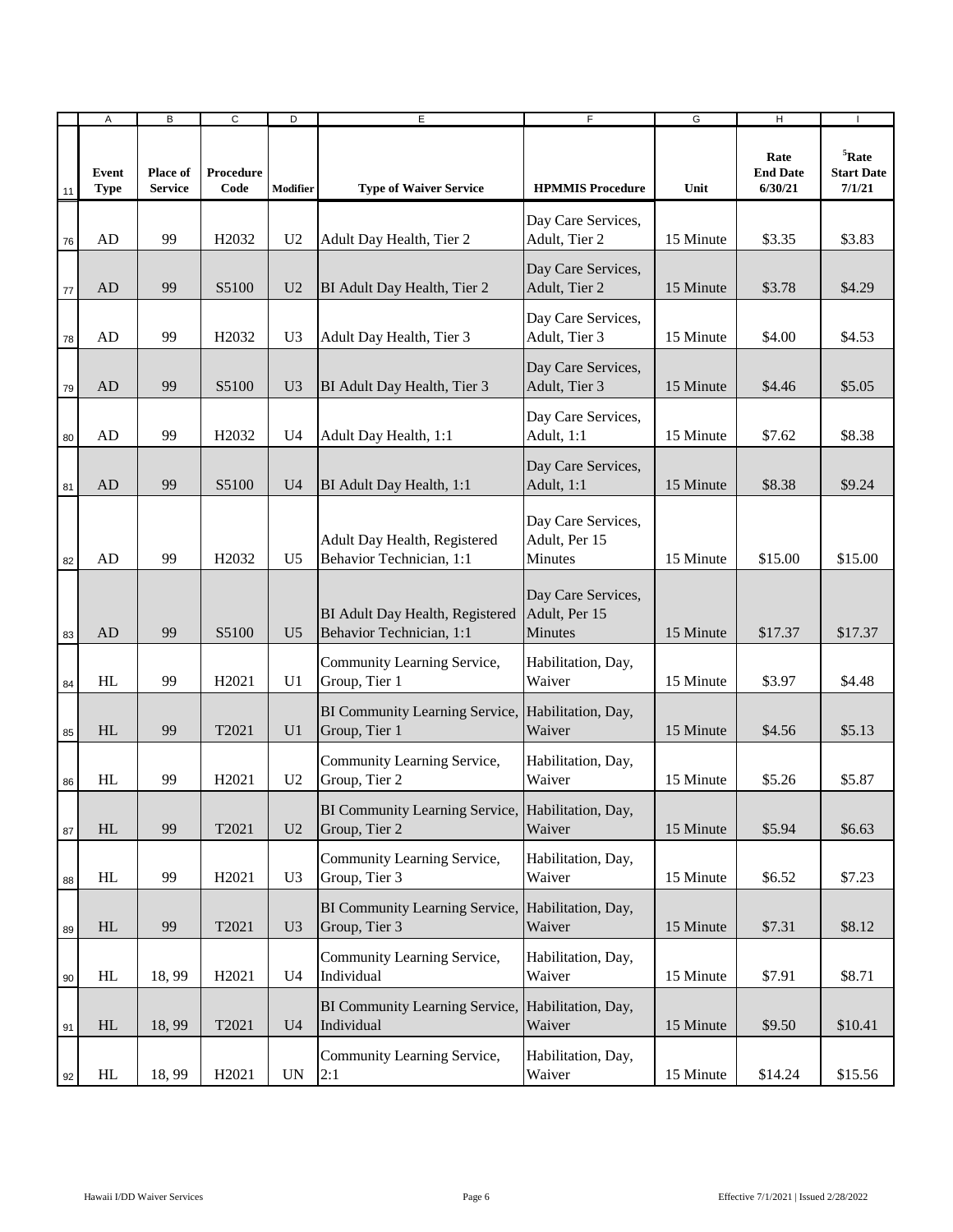|     | Α                    | B                                 | C                 | D              | Е                                                                                           | F                                  | G         | H                                  |                                              |
|-----|----------------------|-----------------------------------|-------------------|----------------|---------------------------------------------------------------------------------------------|------------------------------------|-----------|------------------------------------|----------------------------------------------|
| 11  | Event<br><b>Type</b> | <b>Place of</b><br><b>Service</b> | Procedure<br>Code | Modifier       | <b>Type of Waiver Service</b>                                                               | <b>HPMMIS Procedure</b>            | Unit      | Rate<br><b>End Date</b><br>6/30/21 | ${}^{5}$ Rate<br><b>Start Date</b><br>7/1/21 |
| 93  | HL                   | 18,99                             | T2021             | <b>UN</b>      | BI Community Learning Service, Habilitation, Day,<br>2:1                                    | Waiver                             | 15 Minute | \$16.32                            | \$17.79                                      |
| 94  | HL                   | 18,99                             | H2021             | <b>UP</b>      | Community Learning Service,<br>3:1                                                          | Habilitation, Day,<br>Waiver       | 15 Minute | \$20.58                            | \$22.41                                      |
| 95  | HL                   | 18,99                             | T2021             | UP             | BI Community Learning Service, Habilitation, Day,<br>3:1                                    | Waiver                             | 15 Minute | \$23.13                            | \$25.19                                      |
| 96  | HL                   | 18                                | H <sub>2021</sub> | 96             | Community Learning Service,<br>1:2                                                          | Habilitation, Day,<br>Waiver       | 15 Minute |                                    | \$4.70                                       |
| 97  | HL                   | 18                                | T2021             | 96             | BI Community Learning Service, Habilitation, Day,<br>1:2                                    | Waiver                             | 15 Minute |                                    | \$5.54                                       |
| 98  | HL                   | 18                                | H2021             | 59             | Community Learning Service,<br>1:3                                                          | Habilitation, Day,<br>Waiver       | 15 Minute |                                    | \$3.42                                       |
| 99  | HL                   | 18                                | T2021             | 59             | BI Community Learning Service, Habilitation, Day,<br>1:3                                    | Waiver                             | 15 Minute |                                    | \$4.01                                       |
| 100 | HL                   | 99                                | H <sub>2021</sub> | U6             | Community Learning Service,<br>Registered Behavior Technician,<br>1:1                       | Habilitation, Day,<br>Waiver       | 15 Minute | \$15.00                            | \$15.00                                      |
| 101 | HL                   | 99                                | T2021             | U <sub>6</sub> | BI Community Learning Service,<br>Registered Behavior Technician,<br>1:1                    | Habilitation, Day,<br>Waiver       | 15 Minute | \$17.37                            | \$17.37                                      |
| 102 | HL                   | 99                                | H <sub>2021</sub> | U7             | Community Learning Service,<br>Registered Behavior Technician,<br>2:1                       | Habilitation, Day,<br>Waiver       | 15 Minute | \$20.97                            | \$20.97                                      |
| 103 | HL                   | 99                                | T2021             | U7             | BI Community Learning Service,<br>Registered Behavior Technician, Habilitation, Day,<br>2:1 | Waiver                             | 15 Minute | \$23.87                            | \$23.87                                      |
| 104 | HL                   | 99                                | H2021             | U8             | Community Learning Service,<br>Registered Behavior Technician, Habilitation, Day,<br>3:1    | Waiver                             | 15 Minute | \$26.94                            | \$26.94                                      |
| 105 | HL                   | 99                                | T2021             | U8             | BI Community Learning Service,<br>Registered Behavior Technician, Habilitation, Day,<br>3:1 | Waiver                             | 15 Minute | \$30.36                            | \$30.36                                      |
| 106 | HL                   | 12,99                             | G9012             | ${\rm SC}$     | Community Navigator, in<br>community                                                        | Other Specified<br>Case Management | 15 Minute |                                    | \$12.71                                      |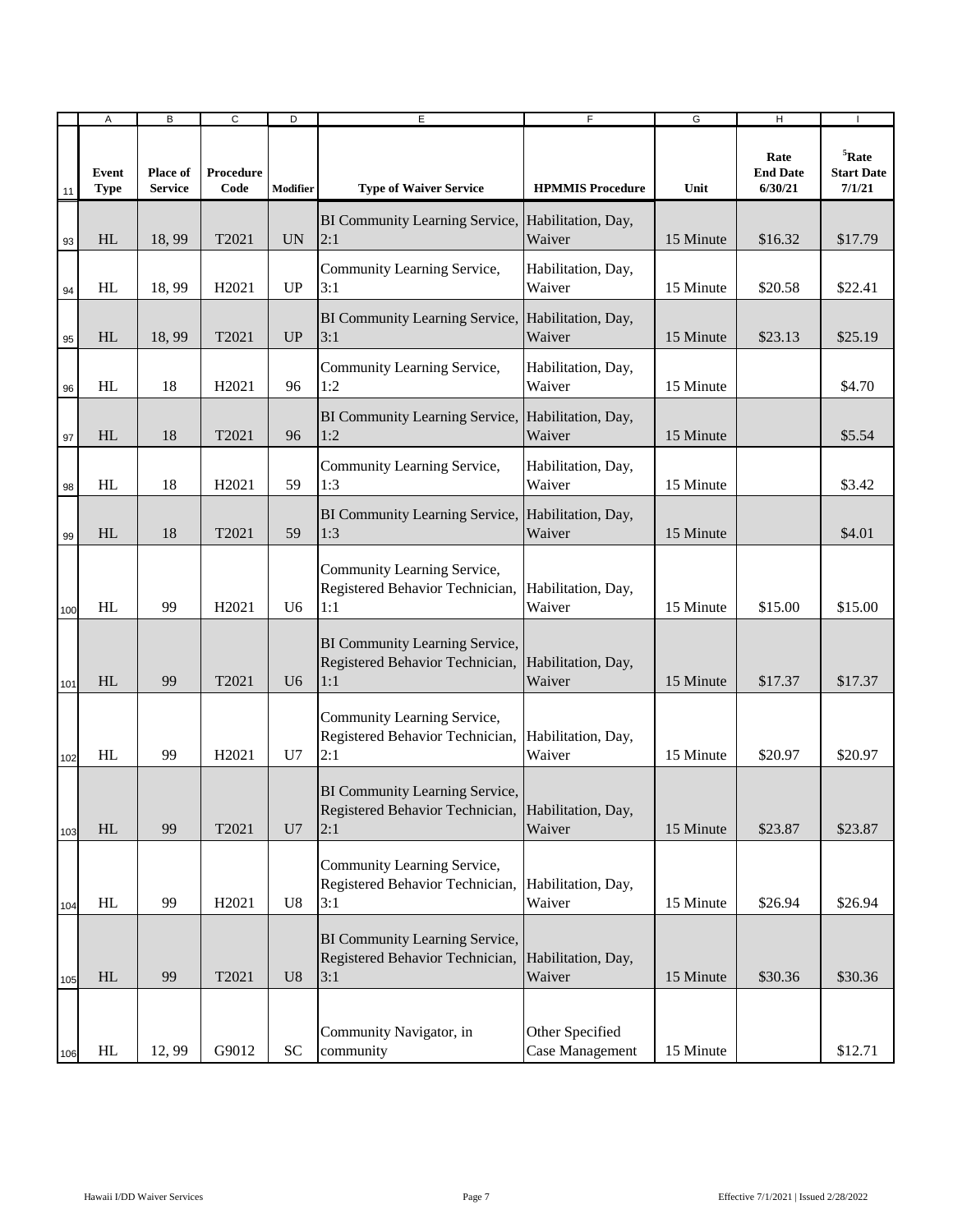|     | Α                    | B                          | C                 | D              | E                                                                             | F                                         | G         | Н                                  |                                              |
|-----|----------------------|----------------------------|-------------------|----------------|-------------------------------------------------------------------------------|-------------------------------------------|-----------|------------------------------------|----------------------------------------------|
| 11  | Event<br><b>Type</b> | Place of<br><b>Service</b> | Procedure<br>Code | Modifier       | <b>Type of Waiver Service</b>                                                 | <b>HPMMIS Procedure</b>                   | Unit      | Rate<br><b>End Date</b><br>6/30/21 | ${}^{5}$ Rate<br><b>Start Date</b><br>7/1/21 |
| 107 | HL                   | 12,99                      | G9012             |                | BI Community Navigator, in<br>community                                       | Other Specified<br><b>Case Management</b> | 15 Minute |                                    | \$13.80                                      |
| 108 | HL                   | 02                         | G9012             | <b>GT</b>      | Community Navigator, by<br>telehealth                                         | Other Specified<br><b>Case Management</b> | 15 Minute |                                    | \$11.93                                      |
| 109 | HL                   | 02                         | G9012             | 95             | BI Community Navigator, by<br>telehealth                                      | Other Specified<br><b>Case Management</b> | 15 Minute |                                    | \$11.93                                      |
| 110 | <b>CT</b>            | 18,99                      | S9445             | U <sub>2</sub> | Discovery and Career Planning,<br><b>Benefits Counseling</b>                  | Employment                                | 15 Minute | \$13.17                            | \$14.18                                      |
| 111 | <b>CT</b>            | 18,99                      | S9445             | U <sub>1</sub> | <b>BI</b> Discovery and Career<br>Planning, Benefits Counseling               | Employment                                | 15 Minute | \$13.87                            | \$14.97                                      |
| 112 | HB                   | 18,99                      | T2015             | U <sub>2</sub> | Discovery and Career Planning                                                 | Employment                                | 15 Minute | \$12.01                            | \$12.94                                      |
| 113 | HB                   | 18,99                      | T2015             | U <sub>1</sub> | <b>BI</b> Discovery and Career<br>Planning                                    | Employment                                | 15 Minute | \$13.88                            | \$14.96                                      |
| 114 | HB                   | 18,99                      | T2019             | U <sub>2</sub> | Individual Employment Support,<br>Job Development                             | Employment                                | 15 Minute | \$11.45                            | \$12.35                                      |
| 115 | HB                   | 18,99                      | T2019             | U <sub>1</sub> | <b>BI</b> Individual Employment<br>Support, Job Development                   | Employment                                | 15 Minute | \$12.11                            | \$13.09                                      |
| 116 | HB                   | 02                         | T2019             | U4             | Individual Employment Support,<br>Job Development, by telehealth              | Employment                                | 15 Minute |                                    | \$11.88                                      |
| 117 | ${\rm HB}$           | $02\,$                     | T2019             | U <sub>3</sub> | <b>BI</b> Individual Employment<br>Support, Job Development, by<br>telehealth | Employment                                | 15 Minute |                                    | \$11.88                                      |
| 118 | HB                   | 18,99                      | H <sub>2025</sub> | U <sub>2</sub> | Individual Employment Support,<br><b>Job Coaching</b>                         | Employment                                | 15 Minute | \$10.63                            | \$11.47                                      |
| 119 | HB                   | 18,99                      | H2025             | U <sub>1</sub> | <b>BI</b> Individual Employment<br>Support, Job Coaching                      | Employment                                | 15 Minute | \$12.30                            | \$13.27                                      |
| 120 | HB                   | 02                         | H <sub>2025</sub> | U4             | Individual Employment Support,<br>Job Coaching, by telehealth                 | Employment                                | 15 Minute |                                    | \$10.49                                      |
| 121 | H B                  | $02\,$                     | H2025             | U <sub>3</sub> | <b>BI</b> Individual Employment<br>Support, Job Coaching, by<br>telehealth    | Employment                                | 15 Minute |                                    | \$10.49                                      |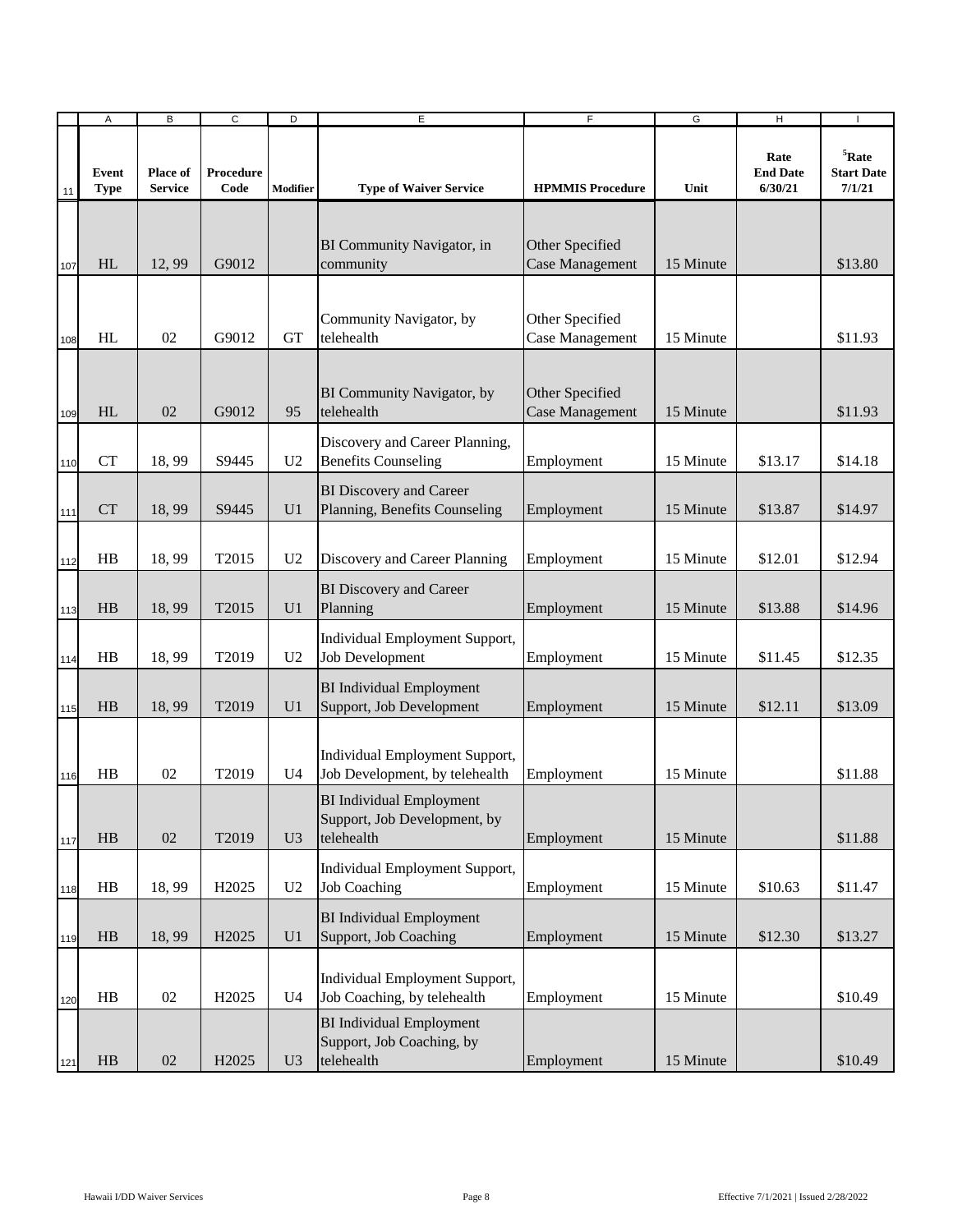|     | Α                    | B                          | $\overline{c}$    | D              | E                                                   | $\overline{F}$           | G         | Ξ                                  | $\mathbf{I}$                            |
|-----|----------------------|----------------------------|-------------------|----------------|-----------------------------------------------------|--------------------------|-----------|------------------------------------|-----------------------------------------|
| 11  | Event<br><b>Type</b> | Place of<br><b>Service</b> | Procedure<br>Code | Modifier       | <b>Type of Waiver Service</b>                       | <b>HPMMIS Procedure</b>  | Unit      | Rate<br><b>End Date</b><br>6/30/21 | $5$ Rate<br><b>Start Date</b><br>7/1/21 |
| 122 | <b>OH</b>            | 12,99                      | S5150             |                | Respite Hourly, 1:1                                 | Respite Care -<br>Agency | 15 Minute | \$5.65                             | \$6.24                                  |
| 123 | <b>OH</b>            | 12,99                      | T1005             | U <sub>1</sub> | BI Respite Hourly, 1:1                              | Respite Care -<br>Agency | 15 Minute | \$5.84                             | \$6.47                                  |
| 124 | <b>OH</b>            | 12,99                      | S5150             | <b>UN</b>      | Respite Hourly, 1:2                                 | Respite Care -<br>Agency | 15 Minute | \$3.14                             | \$3.44                                  |
| 125 | <b>OH</b>            | 12,99                      | T1005             | <b>UN</b>      | BI Respite Hourly, 1:2                              | Respite Care -<br>Agency | 15 Minute | \$3.24                             | \$3.56                                  |
| 126 | OH                   | 12,99                      | S5150             | UP             | Respite Hourly, 1:3                                 | Respite Care -<br>Agency | 15 Minute | \$2.31                             | \$2.51                                  |
| 127 | <b>OH</b>            | 12,99                      | T1005             | <b>UP</b>      | BI Respite Hourly, 1:3                              | Respite Care -<br>Agency | 15 Minute | \$2.38                             | \$2.59                                  |
| 128 | <b>OH</b>            | 12,99                      | T1002             | 22             | Respite Daily, 1:1                                  | Respite Care -<br>Agency | Day       | \$142.60                           | \$142.60                                |
| 129 | <b>OH</b>            | 12,99                      | T1002             | 22             | BI Respite Daily, 1:1                               | Respite Care -<br>Agency | Day       | \$142.60                           | \$142.60                                |
| 130 | <b>OH</b>            | 12,99                      | T1002             | U8             | Respite Hourly, Registered<br>Nurse, 1:1            | Respite Care -<br>Agency | 15 Minute | \$18.17                            | \$19.97                                 |
| 131 | <b>OH</b>            | 12,99                      | T1002             | U <sub>2</sub> | BI Respite Hourly, Registered<br>Nurse, 1:1         | Respite Care -<br>Agency | 15 Minute | \$18.51                            | \$20.39                                 |
| 132 | <b>OH</b>            | 12,99                      | T1002             | U <sup>9</sup> | Respite Hourly, Registered<br>Nurse, 1:2            | Respite Care -<br>Agency | 15 Minute | \$9.40                             | \$10.30                                 |
| 133 | <b>OH</b>            | 12,99                      | T1002             | U <sub>3</sub> | BI Respite Hourly, Registered<br>Nurse, 1:2         | Respite Care -<br>Agency | 15 Minute | \$9.57                             | \$10.52                                 |
| 134 | <b>OH</b>            | 12,99                      | T1002             | <b>UA</b>      | Respite Hourly, Registered<br>Nurse, 1:3            | Respite Care -<br>Agency | 15 Minute | \$6.48                             | \$7.08                                  |
| 135 | <b>OH</b>            | 12,99                      | T1002             | U <sub>4</sub> | BI Respite Hourly, Registered<br>Nurse, 1:3         | Respite Care -<br>Agency | 15 Minute | \$6.60                             | \$7.23                                  |
| 136 | OH                   | 12,99                      | T1002             | UB             | Respite Hourly, Licensed<br>Practical Nurse, 1:1    | Respite Care -<br>Agency | 15 Minute | \$10.36                            | \$10.87                                 |
| 137 | OH                   | 12,99                      | T1002             | U <sub>5</sub> | BI Respite Hourly, Licensed<br>Practical Nurse, 1:1 | Respite Care -<br>Agency | 15 Minute | \$10.69                            | \$11.24                                 |
| 138 | OH                   | 12,99                      | T1002             | <b>UC</b>      | Respite Hourly, Licensed<br>Practical Nurse, 1:2    | Respite Care -<br>Agency | 15 Minute | \$5.51                             | \$5.77                                  |
| 139 | <b>OH</b>            | 12,99                      | T1002             | U <sub>6</sub> | BI Respite Hourly, Licensed<br>Practical Nurse, 1:2 | Respite Care -<br>Agency | 15 Minute | \$5.68                             | \$5.96                                  |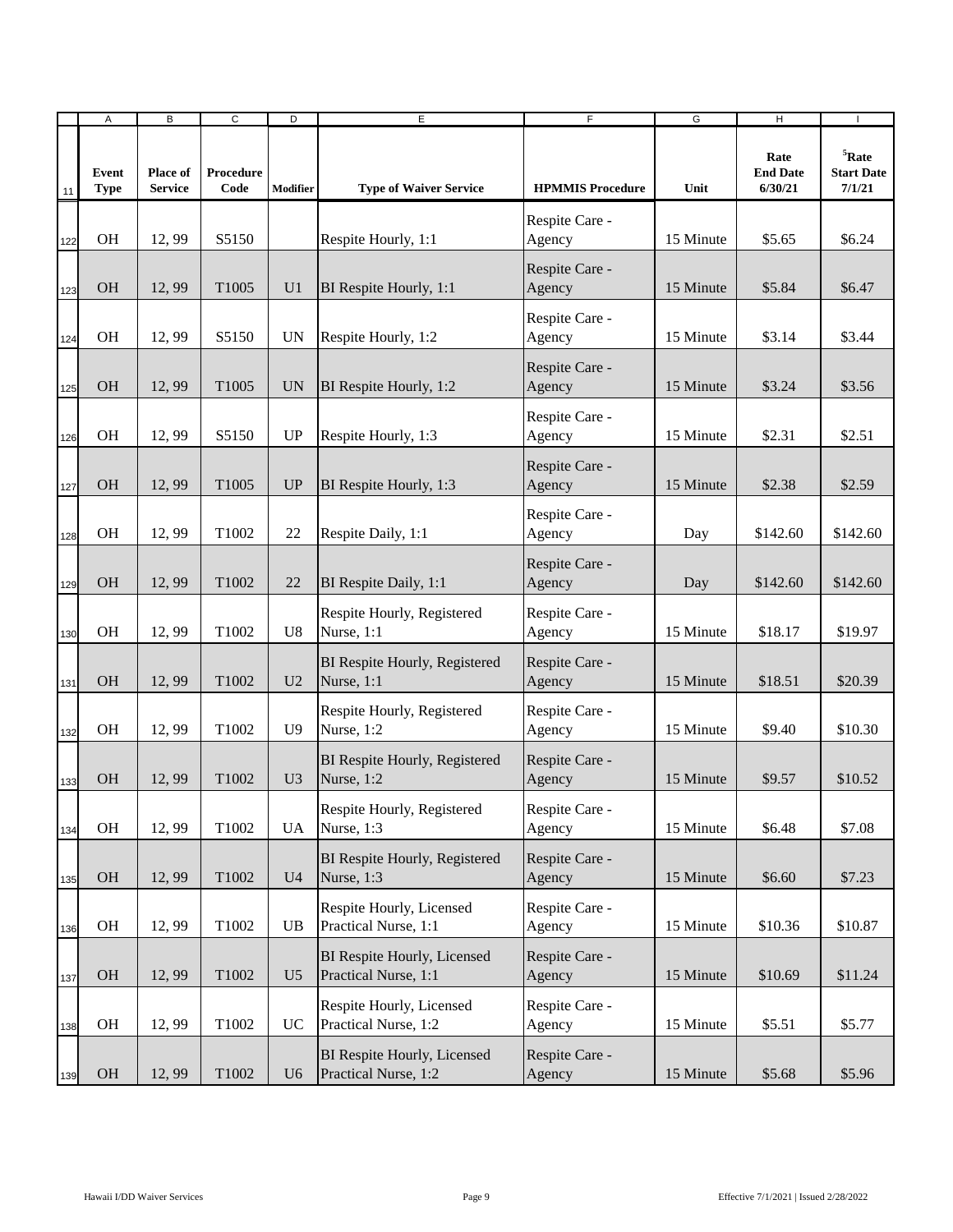|     | Α                    | B                                 | $\overline{c}$    | D              | Е                                                                   | F                                                             | G         | H                                  |                                              |
|-----|----------------------|-----------------------------------|-------------------|----------------|---------------------------------------------------------------------|---------------------------------------------------------------|-----------|------------------------------------|----------------------------------------------|
| 11  | Event<br><b>Type</b> | <b>Place of</b><br><b>Service</b> | Procedure<br>Code | Modifier       | <b>Type of Waiver Service</b>                                       | <b>HPMMIS Procedure</b>                                       | Unit      | Rate<br><b>End Date</b><br>6/30/21 | ${}^{5}$ Rate<br><b>Start Date</b><br>7/1/21 |
| 140 | OH                   | 12,99                             | T1002             | <b>UD</b>      | Respite Hourly, Licensed<br>Practical Nurse, 1:3                    | Respite Care -<br>Agency                                      | 15 Minute | \$3.89                             | \$4.06                                       |
| 141 | <b>OH</b>            | 12,99                             | T <sub>1002</sub> | U7             | BI Respite Hourly, Licensed<br>Practical Nurse, 1:3                 | Respite Care -<br>Agency                                      | 15 Minute | \$4.01                             | \$4.20                                       |
| 142 | CS                   | 12                                | S5120             | U <sub>2</sub> | Chore                                                               | Chore - Agency                                                | 15 Minute | \$5.82                             | \$6.79                                       |
| 143 | <b>CS</b>            | 12                                | S5120             | U <sub>1</sub> | <b>BI</b> Chore                                                     | Chore - Agency                                                | 15 Minute | \$6.52                             | \$7.58                                       |
| 144 | AI                   | 99                                | S0215             | U <sub>2</sub> | Non-Medical Transportation                                          | Non-Emergency<br>Transportation                               | Mile      | \$1.51                             | \$1.62                                       |
| 145 | AI                   | 99                                | S0215             | U <sub>1</sub> | <b>BI</b> Non-Medical Transportation                                | Non-Emergency<br>Transportation                               | Mile      | \$1.70                             | \$1.83                                       |
| 146 | AI                   | 99                                | T2003             | U <sub>1</sub> | Non-Medical Transportation,<br>Trip                                 | Non-Emergency<br>Transportation                               | Trip      | \$6.00                             | \$6.00                                       |
| 147 | AI                   | 99                                | T2003             | U <sub>1</sub> | BI Non-Medical Transportation,<br>Trip                              | Non-Emergency<br>Transportation                               | Trip      | \$6.00                             | \$6.00                                       |
| 148 | PD                   | 12,99                             | T1000             | U <sub>5</sub> | Private Duty Nursing, Registered home by Registered<br>Nurse, 1:1   | Nursing care in<br>Nurse                                      | 15 Minute | \$19.85                            | \$21.80                                      |
| 149 | <b>PD</b>            | 12,99                             | T1000             | U <sub>1</sub> | BI Private Duty Nursing,<br>Registered Nurse, 1:1                   | Nursing care in<br>home by Registered<br>Nurse                | 15 Minute | \$22.04                            | \$24.24                                      |
| 150 | <b>PD</b>            | 12,99                             | T <sub>1000</sub> | U6             | Private Duty Nursing, Registered home by Registered<br>Nurse, $1:2$ | Nursing care in<br><b>Nurse</b>                               | 15 Minute | \$10.27                            | \$11.24                                      |
| 151 | PD                   | 12,99                             | T1000             | U <sub>2</sub> | BI Private Duty Nursing,<br>Registered Nurse, 1:2                   | Nursing care in<br>home by Registered<br>Nurse                | 15 Minute | \$11.39                            | \$12.49                                      |
| 152 | PD                   | 12,99                             | T1000             | U7             | Private Duty Nursing, Licensed<br>Practical Nurse, 1:1              | Nursing care in<br>home by Licensed<br><b>Practical Nurse</b> | 15 Minute | \$11.58                            | \$12.15                                      |
| 153 | PD                   | 12,99                             | T1000             | U3             | BI Private Duty Nursing,<br>Licensed Practical Nurse, 1:1           | Nursing care in<br>home by Licensed<br><b>Practical Nurse</b> | 15 Minute | \$13.09                            | \$13.76                                      |
| 154 | PD                   | 12,99                             | T1000             | U8             | Private Duty Nursing, Licensed<br>Practical Nurse, 1:2              | Nursing care in<br>home by Licensed<br><b>Practical Nurse</b> | 15 Minute | \$6.15                             | \$6.43                                       |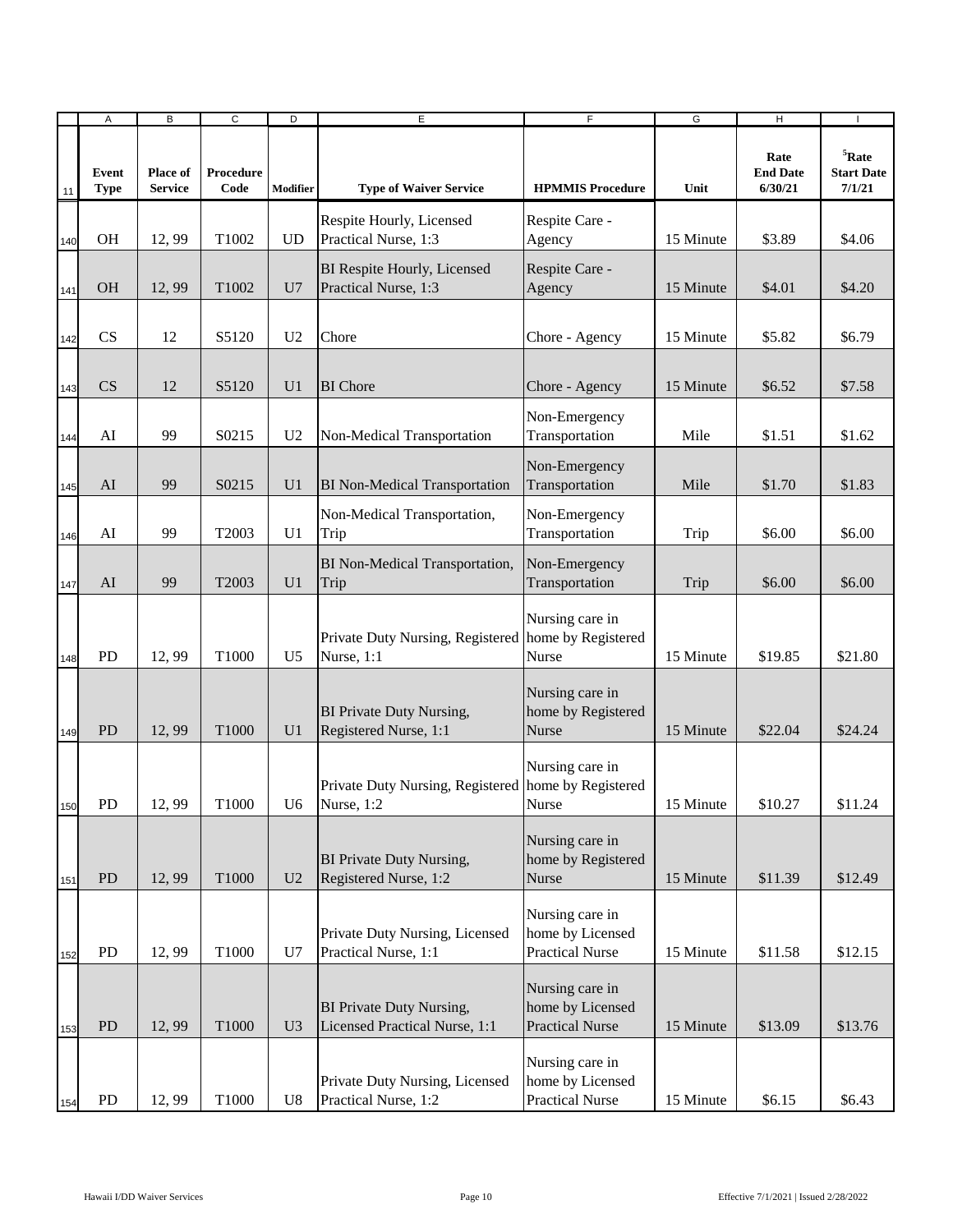|     | Α                    | B                          | $\overline{c}$    | D              | E                                                                  | $\overline{F}$                                                | G         | $\overline{H}$                     | $\overline{\phantom{a}}$                     |
|-----|----------------------|----------------------------|-------------------|----------------|--------------------------------------------------------------------|---------------------------------------------------------------|-----------|------------------------------------|----------------------------------------------|
| 11  | Event<br><b>Type</b> | Place of<br><b>Service</b> | Procedure<br>Code | Modifier       | <b>Type of Waiver Service</b>                                      | <b>HPMMIS Procedure</b>                                       | Unit      | Rate<br><b>End Date</b><br>6/30/21 | ${}^{5}$ Rate<br><b>Start Date</b><br>7/1/21 |
| 155 | <b>PD</b>            | 12, 99                     | T1000             | U <sub>4</sub> | <b>BI Private Duty Nursing,</b><br>Licensed Practical Nurse, 1:2   | Nursing care in<br>home by Licensed<br><b>Practical Nurse</b> | 15 Minute | \$6.93                             | \$7.27                                       |
| 156 | <b>CT</b>            | 11,12,14<br>33,49,99       | 98960             | AE             | Training and Consultation,<br>Dietician                            | Training and<br>Consultation,<br>Dietician                    | Hour      | \$59.08                            | \$62.35                                      |
| 157 | <b>CT</b>            | 11,12,14<br>33,49,99       | S5111             | AE             | <b>BI Training and Consultation,</b><br>Dietician                  | Training and<br>Consultation,<br>Dietician                    | Hour      | \$70.42                            | \$74.26                                      |
| 158 | <b>CT</b>            | 11,12,14<br>33,49,99       | 98960             | U <sub>4</sub> | Training and Consultation,<br>Dietician, Inter-Island              | Training and<br>Consultation,<br>Dietician                    | Hour      | \$168.56                           | \$174.41                                     |
| 159 | <b>CT</b>            | 11,12,14<br>33,49,99       | 98960             | U4             | <b>BI Training and Consultation,</b><br>Dietician, Inter-Island    | Training and<br>Consultation,<br>Dietician                    | Hour      | \$168.56                           | \$174.41                                     |
| 160 | <b>CT</b>            | 11,12,14<br>33,49,99       | 98960             | AH             | Training and Consultation,<br>Psychologist                         | Training and<br>Consultation,<br>Psychologist                 | Hour      | \$86.16                            | \$86.97                                      |
| 161 | <b>CT</b>            | 11,12,14<br>33,49,99       | S5111             | AH             | <b>BI Training and Consultation,</b><br>Psychologist               | Training and<br>Consultation,<br>Psychologist                 | Hour      | \$101.06                           | \$102.10                                     |
| 162 | <b>CT</b>            | 11,12,14<br>33,49,99       | 98960             | U <sub>5</sub> | Training and Consultation,<br>Psychologist, Inter-Island           | Training and<br>Consultation,<br>Psychologist                 | Hour      | \$218.15                           | \$219.49                                     |
| 163 | CT                   | 11,12,14<br>33,49,99       | 98960             | U <sub>5</sub> | <b>BI</b> Training and Consultation,<br>Psychologist, Inter-Island | Training and<br>Consultation,<br>Psychologist                 | Hour      | \$218.15                           | \$219.49                                     |
| 164 | CT                   | 11,12,14<br>33,49,99       | 98960             | HI             | Training and Consultation,<br><b>Behavior</b>                      | Training and<br>Consultation,<br><b>Behavior</b>              | Hour      | \$150.00                           | \$150.00                                     |
| 165 | <b>CT</b>            | 11,12,14<br>33,49,99       | S5111             | H <sub>I</sub> | <b>BI Training and Consultation,</b><br>Behavior                   | Training and<br>Consultation,<br><b>Behavior</b>              | Hour      | \$173.73                           | \$173.73                                     |
| 166 | CT                   | 11,12,14<br>33,49,99       | 98960             | U <sub>6</sub> | Training and Consultation,<br>Behavior, Inter-Island               | Training and<br>Consultation,<br>Behavior                     | Hour      | \$218.15                           | \$219.49                                     |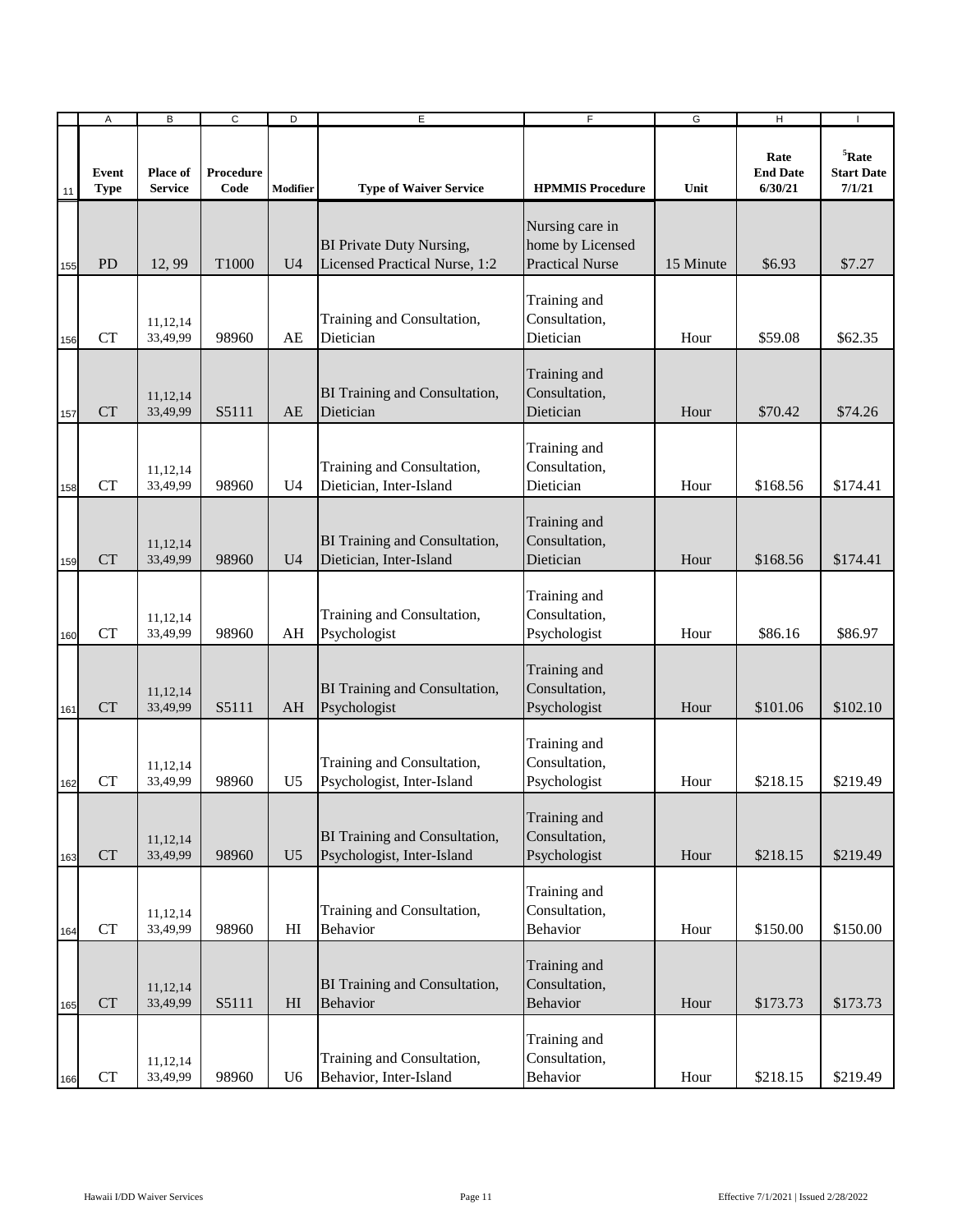|     | Α                    | B                          | $\overline{c}$    | D              | E                                                                                             | $\overline{F}$                                   | G    | $\overline{H}$                     | $\overline{\phantom{a}}$                     |
|-----|----------------------|----------------------------|-------------------|----------------|-----------------------------------------------------------------------------------------------|--------------------------------------------------|------|------------------------------------|----------------------------------------------|
| 11  | Event<br><b>Type</b> | Place of<br><b>Service</b> | Procedure<br>Code | Modifier       | <b>Type of Waiver Service</b>                                                                 | <b>HPMMIS Procedure</b>                          | Unit | Rate<br><b>End Date</b><br>6/30/21 | ${}^{5}$ Rate<br><b>Start Date</b><br>7/1/21 |
| 167 | <b>CT</b>            | 11,12,14<br>33,49,99       | 98960             | U <sub>6</sub> | <b>BI</b> Training and Consultation,<br>Behavior, Inter-Island                                | Training and<br>Consultation,<br><b>Behavior</b> | Hour | \$218.15                           | \$219.49                                     |
| 168 | <b>CT</b>            | 11,12,14<br>33,49,99       | 98960             | 96             | Training and Consultation,<br><b>Behavior Analysis Designee</b>                               | Training and<br>Consultation,<br>Behavior        | Hour | \$90.00                            | \$90.00                                      |
| 169 | <b>CT</b>            | 11,12,14<br>33,49,99       | S5111             | 96             | <b>BI Training and Consultation,</b><br><b>Behavior Analysis Designee</b>                     | Training and<br>Consultation,<br><b>Behavior</b> | Hour | \$104.24                           | \$104.24                                     |
| 170 | <b>CT</b>            | 11,12,14<br>33,49,99       | 98960             | 97             | Training and Consultation,<br>Behavior Analysis Designee,<br>Inter-Island                     | Training and<br>Consultation,<br><b>Behavior</b> | Hour | \$175.80                           | \$175.80                                     |
| 171 | <b>CT</b>            | 11,12,14<br>33,49,99       | 98960             | 97             | <b>BI Training and Consultation,</b><br>Behavior Analysis Designee,<br>Inter-Island           | Training and<br>Consultation,<br><b>Behavior</b> | Hour | \$175.80                           | \$175.80                                     |
| 172 | <b>CT</b>            | 11,12,14<br>33,49,99       | 98960             | <b>GN</b>      | Training and Consultation,<br>Speech                                                          | Training and<br>Consultation, Speech             | Hour | \$70.10                            | \$73.12                                      |
| 173 | <b>CT</b>            | 11,12,14<br>33,49,99       | S5111             | <b>GN</b>      | <b>BI</b> Training and Consultation,<br>Speech                                                | Training and<br>Consultation, Speech             | Hour | \$82.89                            | \$86.45                                      |
| 174 | <b>CT</b>            | 11,12,14<br>33,49,99       | 98960             | U7             | Training and Consultation,<br>Speech, Inter-Island                                            | Training and<br>Consultation, Speech             | Hour | \$188.74                           | \$194.14                                     |
| 175 | CT                   | 11,12,14<br>33,49,99       | 98960             | U7             | BI Training and Consultation,<br>Speech, Inter-Island                                         | Training and<br>Consultation, Speech             | Hour | \$188.74                           | \$194.14                                     |
| 176 | <b>CT</b>            | 12, 99,<br>$1_{02}$        | S9129             | U <sub>2</sub> | Training and Consultation,<br><b>Environmental Accessibility</b><br>Adaptations               | Training and<br>Consultation, EAA                | Hour | \$89.68                            | \$89.68                                      |
| 177 | ${\cal C}{\cal T}$   | 12, 99,<br>$1_{02}$        | S9129             | U <sub>1</sub> | BI Training and Consultation,<br><b>Environmental Accessibility</b><br>Adaptations            | Training and<br>Consultation, EAA                | Hour | \$89.68                            | \$89.84                                      |
| 178 | ${\cal C}{\cal T}$   | 12,99                      | S9129             | U <sub>3</sub> | Training and Consultation,<br><b>Environmental Accessibility</b><br>Adaptations, Inter-Island | Training and<br>Consultation, EAA                | Hour | \$188.74                           | \$194.14                                     |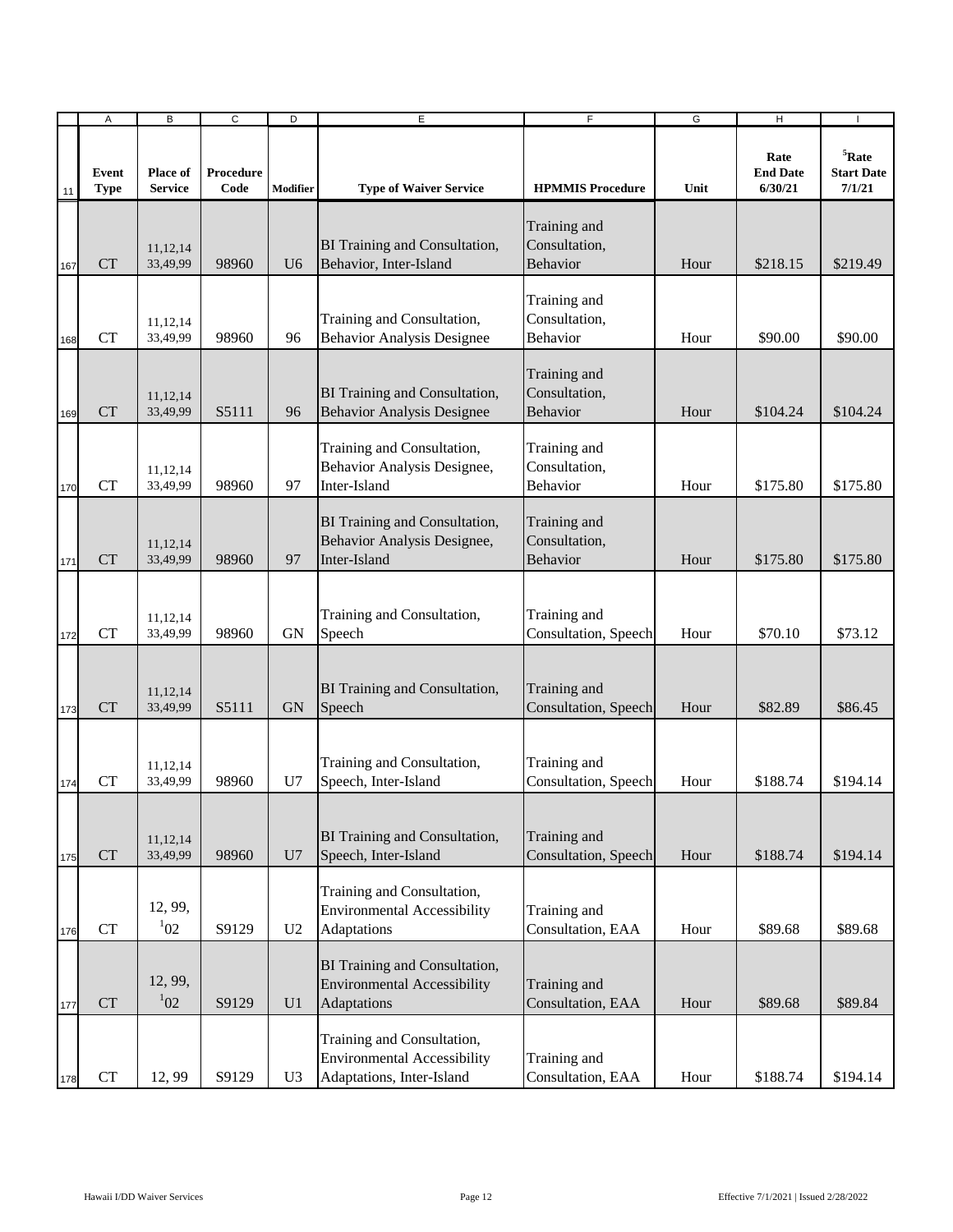|     | Α                    | B                          | $\overline{c}$    | D              | E                                                                                                | $\overline{F}$                    | G    | $\overline{H}$                     | $\overline{1}$                               |
|-----|----------------------|----------------------------|-------------------|----------------|--------------------------------------------------------------------------------------------------|-----------------------------------|------|------------------------------------|----------------------------------------------|
| 11  | Event<br><b>Type</b> | Place of<br><b>Service</b> | Procedure<br>Code | Modifier       | <b>Type of Waiver Service</b>                                                                    | <b>HPMMIS Procedure</b>           | Unit | Rate<br><b>End Date</b><br>6/30/21 | ${}^{5}$ Rate<br><b>Start Date</b><br>7/1/21 |
| 179 | <b>CT</b>            | 12,99                      | S9129             | U <sub>3</sub> | BI Training and Consultation,<br><b>Environmental Accessibility</b><br>Adaptations, Inter-Island | Training and<br>Consultation, EAA | Hour | \$188.74                           | \$194.14                                     |
| 180 | <b>CT</b>            | 11,12,14<br>33,49,99       | 98960             | GO             | Training and Consultation,<br><b>OT</b>                                                          | Training and<br>Consultation, OT  | Hour | \$70.10                            | \$73.12                                      |
| 181 | <b>CT</b>            | 11,12,14<br>33,49,99       | S5111             | GO             | BI Training and Consultation,<br><b>OT</b>                                                       | Training and<br>Consultation, OT  | Hour | \$82.89                            | \$86.45                                      |
| 182 | <b>CT</b>            | 11,12,14<br>33,49,99       | 98960             | U <sub>8</sub> | Training and Consultation,<br>OT, Inter-Island                                                   | Training and<br>Consultation, OT  | Hour | \$188.74                           | \$194.14                                     |
| 183 | <b>CT</b>            | 11,12,14<br>33,49,99       | 98960             | U <sub>8</sub> | BI Training and Consultation,<br>OT, Inter-Island                                                | Training and<br>Consultation, OT  | Hour | \$188.74                           | \$194.14                                     |
| 184 | <b>CT</b>            | 11,12,14<br>33,49,99       | 98960             | <b>GP</b>      | Training and Consultation,<br>PT                                                                 | Training and<br>Consultation, PT  | Hour | \$70.10                            | \$73.12                                      |
| 185 | <b>CT</b>            | 11,12,14<br>33,49,99       | S5111             | <b>GP</b>      | BI Training and Consultation,<br>PT                                                              | Training and<br>Consultation, PT  | Hour | \$82.89                            | \$86.45                                      |
| 186 | <b>CT</b>            | 11,12,14<br>33,49,99       | 98960             | U <sub>9</sub> | Training and Consultation,<br>PT, Inter-Island                                                   | Training and<br>Consultation, PT  | Hour | \$188.74                           | \$194.14                                     |
| 187 | CT                   | 11,12,14<br>33,49,99       | 98960             | U <sub>9</sub> | BI Training and Consultation,<br>PT, Inter-Island                                                | Training and<br>Consultation, PT  | Hour | \$188.74                           | \$194.14                                     |
| 188 | CT                   | 11,12,14<br>33,49,99       | 98960             | U <sub>1</sub> | Training and Consultation,<br>Specialized Medical Equipment<br>and Supplies                      | Training and<br>Consultation, SME | Hour | \$70.10                            | \$73.12                                      |
| 189 | ${\cal C}{\cal T}$   | 11,12,14<br>33,49,99       | S5111             | U <sub>1</sub> | BI Training and Consultation,<br>Specialized Medical Equipment<br>and Supplies                   | Training and<br>Consultation, SME | Hour | \$82.89                            | \$86.45                                      |
| 190 | CT                   | 11,12,14<br>33,49,99       | 98960             | UA             | Training and Consultation,<br>Specialized Medical Equipment<br>and Supplies, Inter-Island        | Training and<br>Consultation, SME | Hour | \$188.74                           | \$194.14                                     |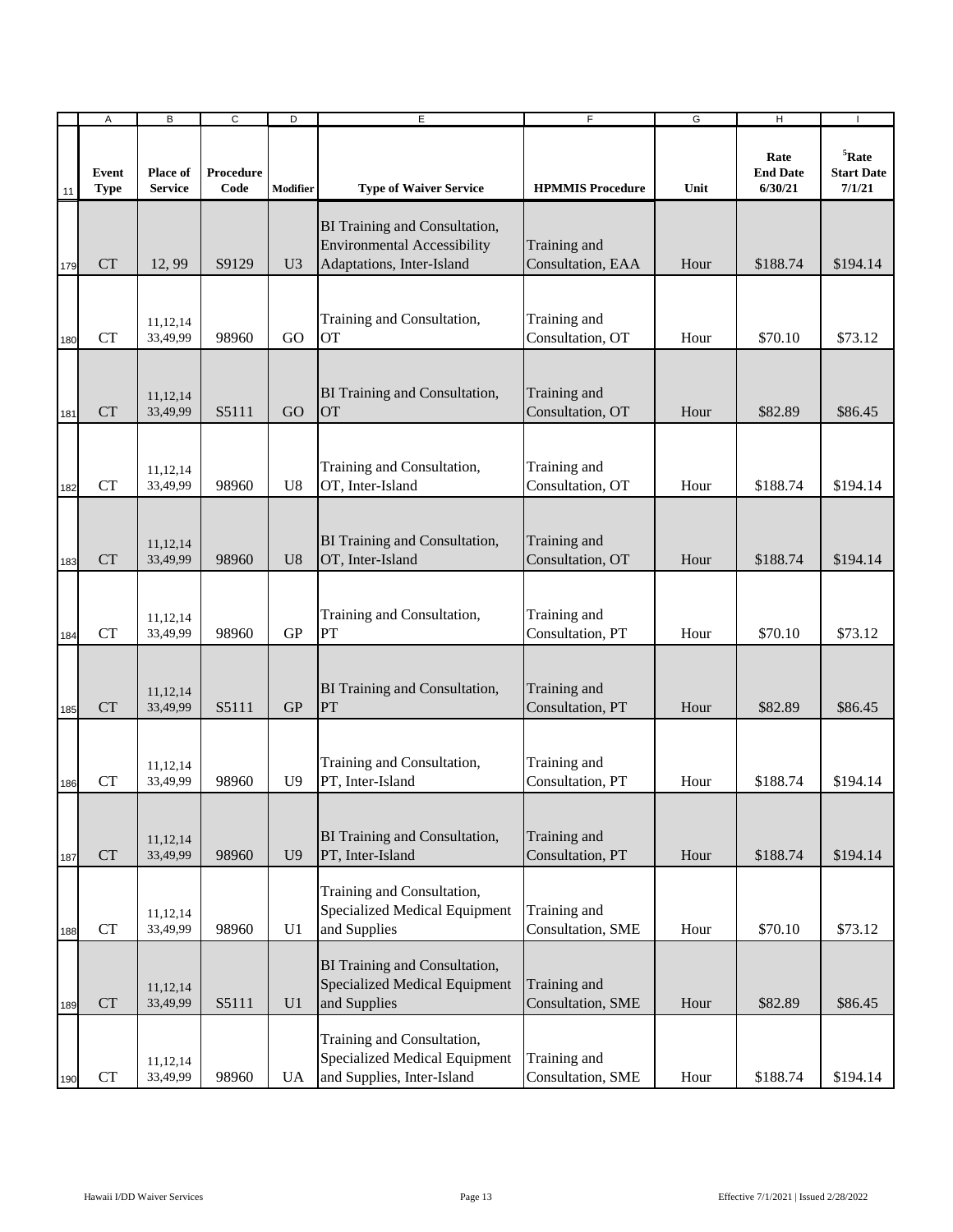|     | Α                    | $\overline{B}$                    | $\overline{c}$    | $\overline{D}$  | $\overline{E}$                                                                                                                               | $\overline{F}$                                                   | G         | $\overline{H}$                     |                                              |
|-----|----------------------|-----------------------------------|-------------------|-----------------|----------------------------------------------------------------------------------------------------------------------------------------------|------------------------------------------------------------------|-----------|------------------------------------|----------------------------------------------|
| 11  | Event<br><b>Type</b> | <b>Place of</b><br><b>Service</b> | Procedure<br>Code | <b>Modifier</b> | <b>Type of Waiver Service</b>                                                                                                                | <b>HPMMIS Procedure</b>                                          | Unit      | Rate<br><b>End Date</b><br>6/30/21 | ${}^{5}$ Rate<br><b>Start Date</b><br>7/1/21 |
| 191 | <b>CT</b>            | 11,12,14<br>33,49,99              | 98960             | <b>UA</b>       | BI Training and Consultation,<br>Specialized Medical Equipment<br>and Supplies, Inter-Island                                                 | Training and<br>Consultation, SME                                | Hour      | \$188.74                           | \$194.14                                     |
| 192 | <b>CT</b>            | 11,12,14<br>33,49,99              | 98960             | HO              | Training and Consultation,<br>Licensed, Marriage Family<br>Therapist, Clinical Social<br>Worker, Mental Health<br>Counselor                  | Training and<br>Consultation,<br>LMFT/LCSW/LMH<br>$\mathbf C$    | Hour      | \$46.38                            | \$46.41                                      |
| 193 | <b>CT</b>            | 11,12,14<br>33,49,99              | S5111             | HO              | BI Training and Consultation,<br>Licensed, Marriage Family<br>Therapist, Clinical Social<br>Worker, Mental Health<br>Counselor               | Training and<br>Consultation,<br>LMFT/LCSW/LMH<br>$\mathbf C$    | Hour      | \$56.07                            | \$56.24                                      |
| 194 | <b>CT</b>            | 11,12,14<br>33,49,99              | 98960             | UC              | Training and Consultation,<br>Licensed, Marriage Family<br>Therapist, Clinical Social<br>Worker, Mental Health<br>Counselor, Inter-Island    | Training and<br>Consultation,<br>LMFT/LCSW/LMH<br>$\mathsf{C}$   | Hour      | \$145.32                           | \$145.32                                     |
| 195 | <b>CT</b>            | 11,12,14<br>33,49,99              | 98960             | <b>UC</b>       | BI Training and Consultation,<br>Licensed, Marriage Family<br>Therapist, Clinical Social<br>Worker, Mental Health<br>Counselor, Inter-Island | Training and<br>Consultation,<br>LMFT/LCSW/LMH<br>$\overline{C}$ | Hour      | \$145.32                           | \$145.32                                     |
| 196 | <b>CT</b>            | 11,12,14<br>33,49,99              | 98960             | TD              | Training and Consultation,<br><b>Registered Nurse</b>                                                                                        | Training and<br>Consultation,<br><b>Registered Nurse</b>         | Hour      | \$79.56                            | \$87.32                                      |
| 197 | CT                   | 11,12,14<br>33,49,99              | S5111             | TD              | <b>BI Training and Consultation,</b><br><b>Registered Nurse</b>                                                                              | Training and<br>Consultation,<br><b>Registered Nurse</b>         | Hour      | \$93.59                            | \$102.49                                     |
| 198 | ${\cal C}{\cal T}$   | 11,12,14<br>33,49,99              | 98960             | <b>UD</b>       | Training and Consultation,<br>Registered Nurse, Inter-Island                                                                                 | Training and<br>Consultation,<br><b>Registered Nurse</b>         | Hour      | \$206.06                           | \$220.13                                     |
| 199 | CT                   | 11,12,14<br>33,49,99              | 98960             | <b>UD</b>       | BI Training and Consultation,<br>Registered Nurse, Inter-Island                                                                              | Training and<br>Consultation,<br><b>Registered Nurse</b>         | Hour      | \$206.06                           | \$220.13                                     |
| 200 | CI                   | 12, 14,<br>18, 33,<br>99          | T2034             | U <sub>2</sub>  | Waiver Emergency Services,<br>Outreach                                                                                                       | Crisis Intervention,<br>Outreach                                 | 15 Minute | \$27.50                            | \$27.50                                      |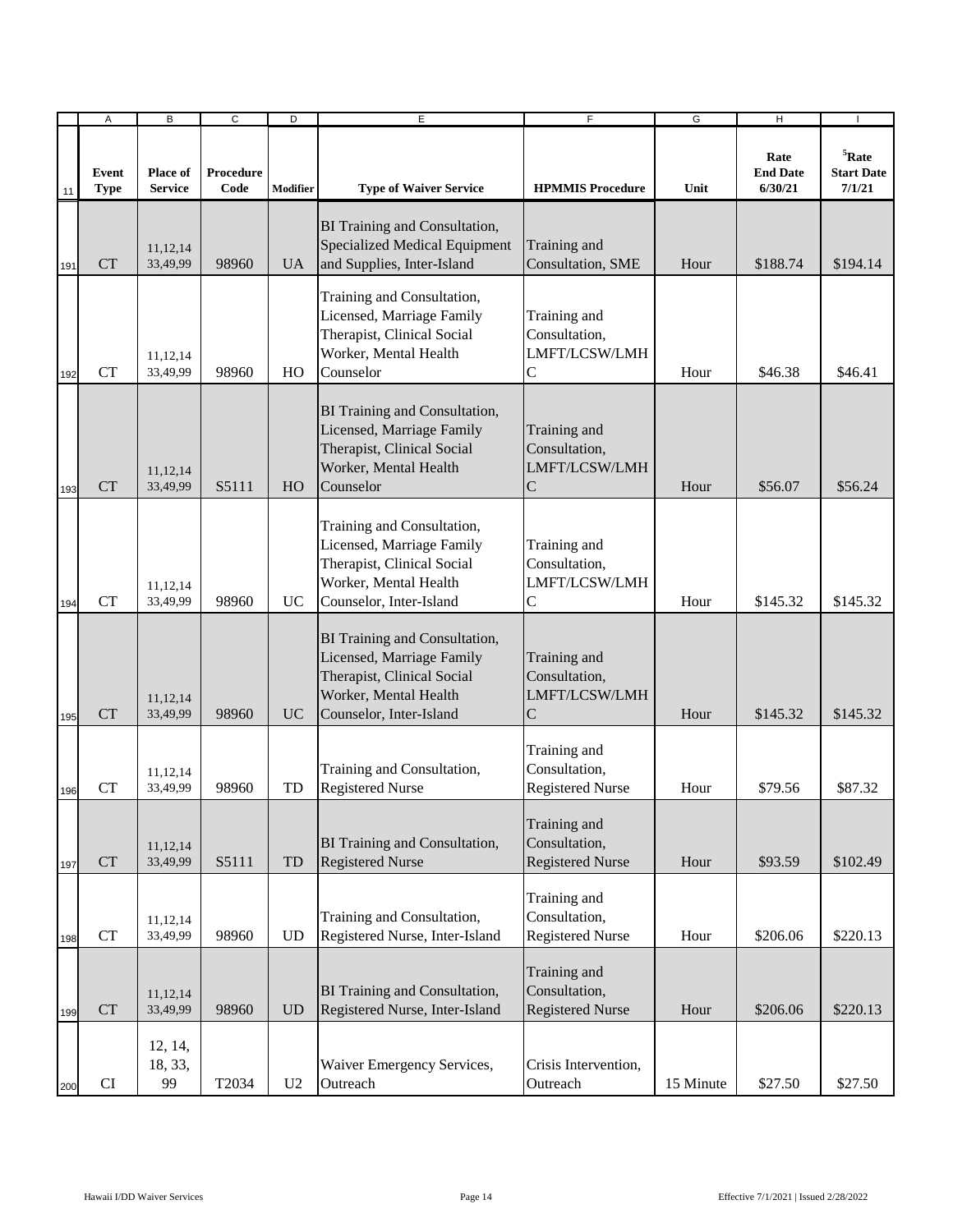|     | Α                    | B                                 | $\overline{c}$    | D              | $\overline{E}$                                                             | $\overline{F}$                                                                                   | G                   | $\overline{H}$                     |                                              |
|-----|----------------------|-----------------------------------|-------------------|----------------|----------------------------------------------------------------------------|--------------------------------------------------------------------------------------------------|---------------------|------------------------------------|----------------------------------------------|
| 11  | Event<br><b>Type</b> | <b>Place of</b><br><b>Service</b> | Procedure<br>Code | Modifier       | <b>Type of Waiver Service</b>                                              | <b>HPMMIS Procedure</b>                                                                          | Unit                | Rate<br><b>End Date</b><br>6/30/21 | ${}^{5}$ Rate<br><b>Start Date</b><br>7/1/21 |
| 201 | <b>CI</b>            | 12, 14,<br>18, 33,<br>99          | T <sub>2034</sub> | U <sub>1</sub> | BI Waiver Emergency Services,<br>Outreach                                  | Crisis Intervention,<br>Outreach                                                                 | 15 Minute           | \$27.50                            | \$27.50                                      |
| 202 | <b>CI</b>            | 14,99                             | T2031             | U <sub>2</sub> | Waiver Emergency Services,<br>Shelter                                      | Crisis Intervention,<br>Out-of-Home<br>Stabilization                                             | Day                 | \$499.23                           | \$548.98                                     |
| 203 | <b>CI</b>            | 14, 99                            | T2031             | U <sub>1</sub> | BI Waiver Emergency Services,<br>Shelter                                   | Crisis Intervention,<br>Out-of-Home<br>Stabilization                                             | Day                 | \$502.58                           | \$553.96                                     |
|     | 204 DU/EA            | 99                                | T2029             | U1             | <b>Assistive Technology</b>                                                | Assistive<br>Technology                                                                          | Per Service<br>Unit | \$1.00                             | \$1.00                                       |
| 205 | DU/EA                | 99                                | T <sub>2029</sub> | U <sub>1</sub> | <b>BI</b> Assistive Technology                                             | Assistive<br>Technology                                                                          | Per Service<br>Unit | \$1.00                             | \$1.00                                       |
| 206 | EA                   | 99                                | S5165             | U <sub>1</sub> | <b>Environmental Accessibility</b><br>Adaptations, Permits                 | Environmental<br>Accessibility<br>Adaptations, Permits                                           | Per Service<br>Unit | \$1.00                             | \$1.00                                       |
| 207 | EA                   | 99                                | S5165             | U <sub>1</sub> | <b>BI</b> Environmental Accessibility<br>Adaptations, Permits              | Environmental<br>Accessibility<br>Adaptations, Permits                                           | Per Service<br>Unit | \$1.00                             | \$1.00                                       |
| 208 | EA                   | 12                                | S5165             |                | <b>Environmental Accessibility</b><br>Adaptations, Construction            | Environmental<br>Accessibility<br>Adaptations,<br>Construction                                   | Per Service<br>Unit | \$1.00                             | \$1.00                                       |
| 209 | EA                   | 12                                | S5165             |                | <b>BI</b> Environmental Accessibility<br>Adaptations, Construction         | Environmental<br>Accessibility<br>Adaptations,<br>Construction                                   | Per Service<br>Unit | \$1.00                             | \$1.00                                       |
| 210 | EP/ER                | 12, 14,<br>33                     | S5160             |                | Personal Emergency Response<br>System, Installation                        | Personal Emergency<br>Response System,<br>Installation                                           | Installation        | \$65.00                            | \$65.00                                      |
| 211 | EP/ER                | 12, 14,<br>33                     | S5160             |                | <b>BI</b> Personal Emergency<br>Response System, Installation              | Personal Emergency<br>Response System,<br>Installation                                           | Installation        | \$65.00                            | \$65.00                                      |
| 212 | EM/ER                | 12, 14,<br>33                     | S5161             |                | Personal Emergency Response<br>System, Service Fee, Per Month              | <b>Personal Emergency</b><br>Response System,<br>Service Fee, Per<br>Month<br>Personal Emergency | Month               | \$43.00                            | \$43.00                                      |
|     | 213 EM/ER            | 12, 14,<br>33                     | S5161             |                | <b>BI</b> Personal Emergency<br>Response System, Service Fee,<br>Per Month | Response System,<br>Service Fee, Per<br>Month                                                    | Month               | \$43.00                            | \$43.00                                      |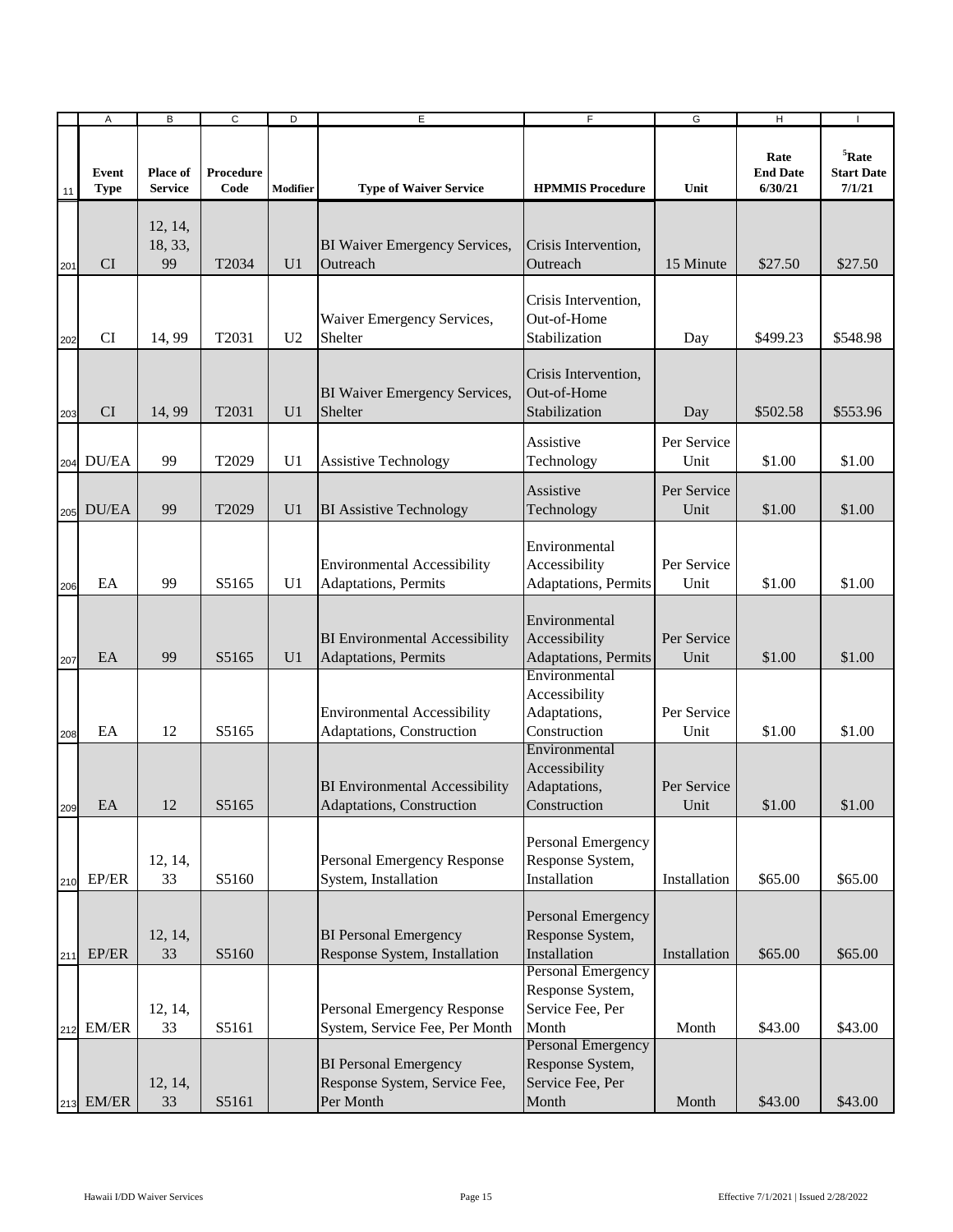|     | Α                    | B                          | C                 | D               | E                                                          | F                                    | G                   | Н                                  |                                              |
|-----|----------------------|----------------------------|-------------------|-----------------|------------------------------------------------------------|--------------------------------------|---------------------|------------------------------------|----------------------------------------------|
| 11  | Event<br><b>Type</b> | Place of<br><b>Service</b> | Procedure<br>Code | <b>Modifier</b> | <b>Type of Waiver Service</b>                              | <b>HPMMIS Procedure</b>              | Unit                | Rate<br><b>End Date</b><br>6/30/21 | ${}^{5}$ Rate<br><b>Start Date</b><br>7/1/21 |
|     | 214 DU/EA            | 99                         | T2029             |                 | Specialized Medical Equipment                              | Specialized Medical<br>Equipment     | Per Service<br>Unit | \$1.00                             | \$1.00                                       |
|     | 215 DU/EA            | 99                         | T2029             |                 | <b>BI</b> Specialized Medical<br>Equipment                 | Specialized Medical<br>Equipment     | Per Service<br>Unit | \$1.00                             | \$1.00                                       |
| 216 | SS/EA                | 99                         | T2028             |                 | <b>Specialized Medical Supplies</b>                        | Specialized Medical<br>Supplies      | Per Service<br>Unit | \$1.00                             | \$1.00                                       |
| 217 | SS/EA                | 99                         | T2028             |                 | <b>BI</b> Specialized Medical Supplies                     | Specialized Medical<br>Supplies      | Per Service<br>Unit | \$1.00                             | \$1.00                                       |
| 218 | <b>VM</b>            | 99                         | T2039             |                 | Vehicular Modifications,<br>Conversion                     | Vehicular<br>Modifications           | Per Service<br>Unit | \$1.00                             | \$1.00                                       |
| 219 | <b>VM</b>            | 99                         | T2039             |                 | BI Vehicular Modifications,<br>Conversion                  | Vehicular<br>Modifications           | Per Service<br>Unit | \$1.00                             | \$1.00                                       |
| 220 | <b>VM</b>            | 99                         | T2039             | U <sub>1</sub>  | Vehicular Modifications, Repair                            | Vehicular<br>Modifications           | Per Service<br>Unit | \$1.00                             | \$1.00                                       |
| 221 | <b>VM</b>            | 99                         | T2039             | U1              | BI Vehicular Modifications,<br>Repair                      | Vehicular<br>Modifications           | Per Service<br>Unit | \$1.00                             | \$1.00                                       |
| 222 |                      | <b>COVID-19 SERVICES</b>   |                   |                 |                                                            |                                      |                     |                                    |                                              |
| 223 | <b>OC</b>            | 14, 33,<br>99              | T1004             | <b>UN</b>       | COVID-19 Additional<br>Residential Supports, 1:2           | Habilitation,<br>Residential, Waiver | 15 Minute           | \$2.94                             | \$2.94                                       |
| 224 | <b>OC</b>            | 14, 33,<br>99              | 99600             | <b>UN</b>       | COVID-19 BI Additional<br>Residential Supports, 1:2        | Habilitation,<br>Residential, Waiver | 15 Minute           | \$3.03                             | \$3.03                                       |
| 225 | <b>OC</b>            | 14, 33,<br>99              | T1004             | UP              | COVID-19 Additional<br>Residential Supports, 1:3           | Habilitation,<br>Residential, Waiver | 15 Minute           | \$2.06                             | \$2.06                                       |
| 226 | <b>OC</b>            | 14, 33,<br>99              | 99600             | <b>UP</b>       | <b>COVID-19 BI Additional</b><br>Residential Supports, 1:3 | Habilitation,<br>Residential, Waiver | 15 Minute           | \$2.12                             | \$2.12                                       |
| 227 | OC                   | 14, 33,<br>99              | T1004             | <b>UQ</b>       | COVID-19 Additional<br>Residential Supports, 1:4           | Habilitation,<br>Residential, Waiver | 15 Minute           | \$1.62                             | \$1.62                                       |
| 228 | <b>OC</b>            | 14, 33,<br>99              | 99600             | <b>UQ</b>       | COVID-19 BI Additional<br>Residential Supports, 1:4        | Habilitation,<br>Residential, Waiver | 15 Minute           | \$1.67                             | \$1.67                                       |
| 229 | OC                   | 14, 33,<br>99              | T1004             | <b>UR</b>       | COVID-19 Additional<br>Residential Supports, 1:5           | Habilitation,<br>Residential, Waiver | 15 Minute           | \$1.35                             | \$1.35                                       |
| 230 | OC                   | 14, 33,<br>99              | 99600             | <b>UR</b>       | COVID-19 BI Additional<br>Residential Supports, 1:5        | Habilitation,<br>Residential, Waiver | 15 Minute           | \$1.39                             | \$1.39                                       |
| 231 | OC                   | 14, 33,<br>99              | T1004             | <b>US</b>       | COVID-19 Additional<br>Residential Supports, 1:6           | Habilitation,<br>Residential, Waiver | 15 Minute           | \$1.18                             | \$1.18                                       |
| 232 | OC                   | 14, 33,<br>99              | 99600             | <b>US</b>       | COVID-19 BI Additional<br>Residential Supports, 1:6        | Habilitation,<br>Residential, Waiver | 15 Minute           | \$1.21                             | \$1.21                                       |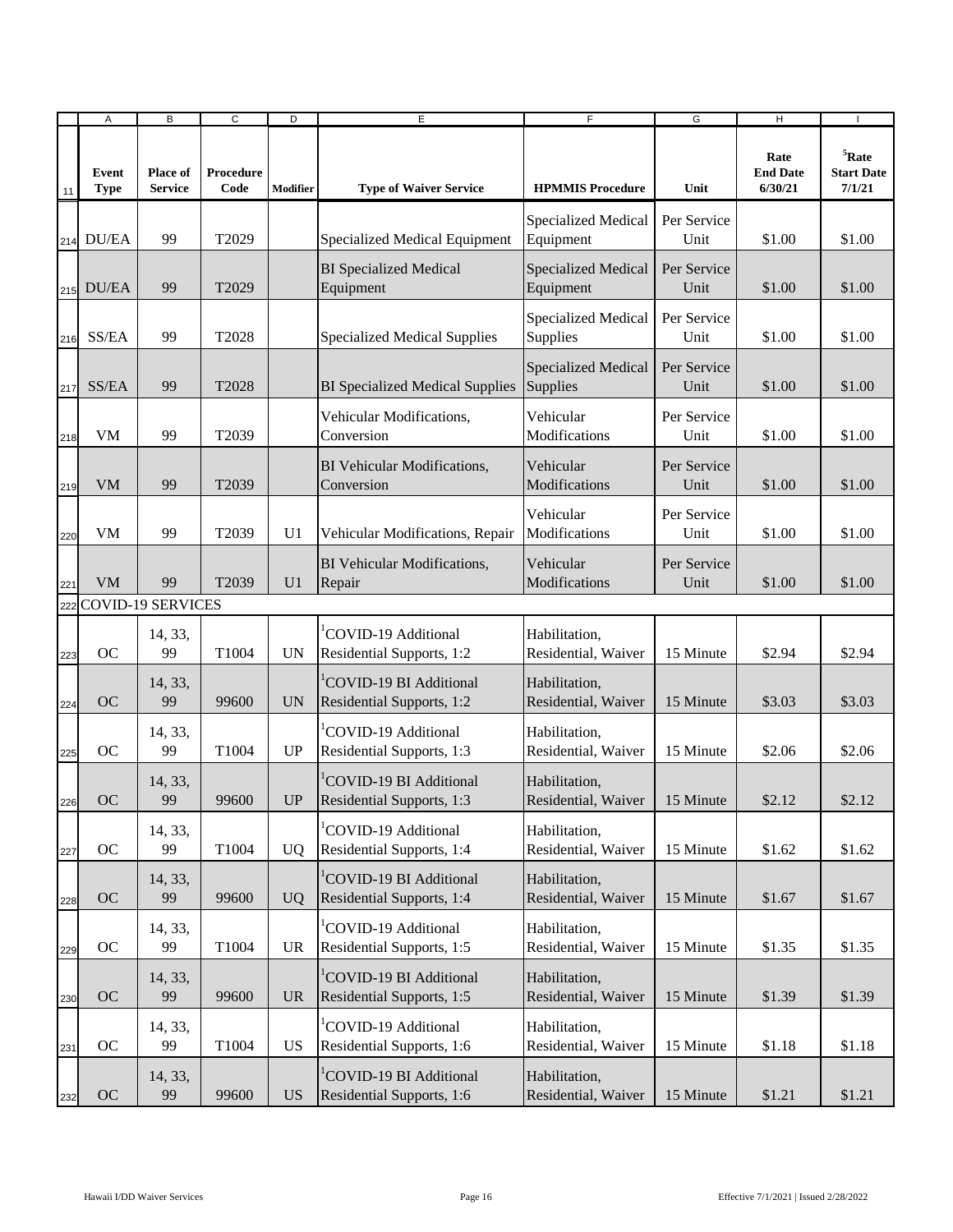|     | $\boldsymbol{\mathsf{A}}$ | B                          | $\overline{c}$     | D              | E                                                                                        | $\overline{F}$              | G         | $\overline{H}$                     |                                              |
|-----|---------------------------|----------------------------|--------------------|----------------|------------------------------------------------------------------------------------------|-----------------------------|-----------|------------------------------------|----------------------------------------------|
| 11  | Event<br><b>Type</b>      | Place of<br><b>Service</b> | Procedure<br>Code  | Modifier       | <b>Type of Waiver Service</b>                                                            | <b>HPMMIS Procedure</b>     | Unit      | Rate<br><b>End Date</b><br>6/30/21 | ${}^{5}$ Rate<br><b>Start Date</b><br>7/1/21 |
| 233 | HH                        | 12                         | S5125              | GТ             | COVID-19 Personal<br>Assistance/Habilitation, 1:1, by<br>telehealth                      | Personal Care               | 15 Minute | \$6.71                             | \$6.71                                       |
| 234 | HH                        | 12                         | 99509              | <b>GT</b>      | <sup>1</sup> COVID-19 BI Personal<br>Assistance/Habilitation, 1:1, by<br>telehealth      | Personal Care               | 15 Minute | \$6.71                             | \$6.71                                       |
| 235 | HH                        | 12                         | S5125              | 95             | <sup>'</sup> COVID-19 Personal<br>Assistance/Habilitation, 1:2, by<br>telehealth         | Personal Care               | 15 Minute | \$3.90                             | \$3.90                                       |
| 236 | HH                        | 12                         | 99509              | 95             | COVID-19 BI Personal<br>Assistance/Habilitation, 1:2, by<br>telehealth                   | Personal Care               | 15 Minute | \$3.90                             | \$3.90                                       |
| 237 | HH                        | 12                         | S5125              | G <sub>0</sub> | <b>COVID-19 Personal</b><br>Assistance/Habilitation, 1:3, by<br>telehealth               | Personal Care               | 15 Minute | \$2.87                             | \$2.87                                       |
| 238 | HH                        | 12                         | 99509              | G <sub>0</sub> | <sup>1</sup> COVID-19 BI Personal<br>Assistance/Habilitation, 1:3, by<br>telehealth      | <b>Personal Care</b>        | 15 Minute | \$2.87                             | \$2.87                                       |
| 239 | HH                        | 12                         | S5125              | GQ             | <sup>1</sup> COVID-19 Personal<br>Assistance/Habilitation, RBT,<br>1:1, by telehealth    | Personal Care               | 15 Minute | \$15.00                            | \$15.00                                      |
| 240 | <b>HH</b>                 | 12                         | 99509              | GO             | <sup>1</sup> COVID-19 BI Personal<br>Assistance/Habilitation, RBT,<br>1:1, by telehealth | <b>Personal Care</b>        | 15 Minute | \$17.37                            | \$17.37                                      |
| 241 | AD                        | 99                         | H <sub>2</sub> 032 | GO             | <sup>1</sup> COVID-19 Adult Day Health,<br>1:1, by telehealth                            | Day Care Services,<br>Adult | 15 Minute | \$7.06                             | \$7.06                                       |
| 242 | AD                        | 99                         | S <sub>5</sub> 100 | GO             | <sup>1</sup> COVID-19 BI Adult Day<br>Health, 1:1, by telehealth                         | Day Care Services,<br>Adult | 15 Minute | \$7.06                             | \$7.06                                       |
| 243 | ${\rm AD}$                | 99                         | H <sub>2032</sub>  | <b>GT</b>      | COVID-19 Adult Day Health,<br>Group, by telehealth                                       | Day Care Services,<br>Adult | 15 Minute | \$3.64                             | \$3.64                                       |
| 244 | ${\rm AD}$                | 99                         | S5100              | <b>GT</b>      | <sup>1</sup> COVID-19 BI Adult Day<br>Health, Group, by telehealth                       | Day Care Services,<br>Adult | 15 Minute | \$3.64                             | \$3.64                                       |
| 245 | AD                        | 99                         | H2032              | 95             | COVID-19 Adult Day Health,<br>RBT, 1:1, by telehealth                                    | Day Care Services,<br>Adult | 15 Minute | \$15.00                            | \$15.00                                      |
| 246 | AD                        | 99                         | S5100              | 95             | <sup>1</sup> COVID-19 BI Adult Day<br>Health, RBT, 1:1, by telehealth                    | Day Care Services,<br>Adult | 15 Minute | \$17.37                            | \$17.37                                      |
| 247 | CT                        | 18,99                      | S9445              | GT             | COVID-19 Discovery and<br>Career Planning, Benefits<br>Counseling, by telehealth         | Employment                  | 15 Minute | \$12.49                            | \$12.49                                      |
| 248 | ${\cal C}{\cal T}$        | 18,99                      | S9445              | <b>GT</b>      | COVID-19 BI Discovery and<br>Career Planning, Benefits<br>Counseling, by telehealth      | Employment                  | 15 Minute | \$12.49                            | \$12.49                                      |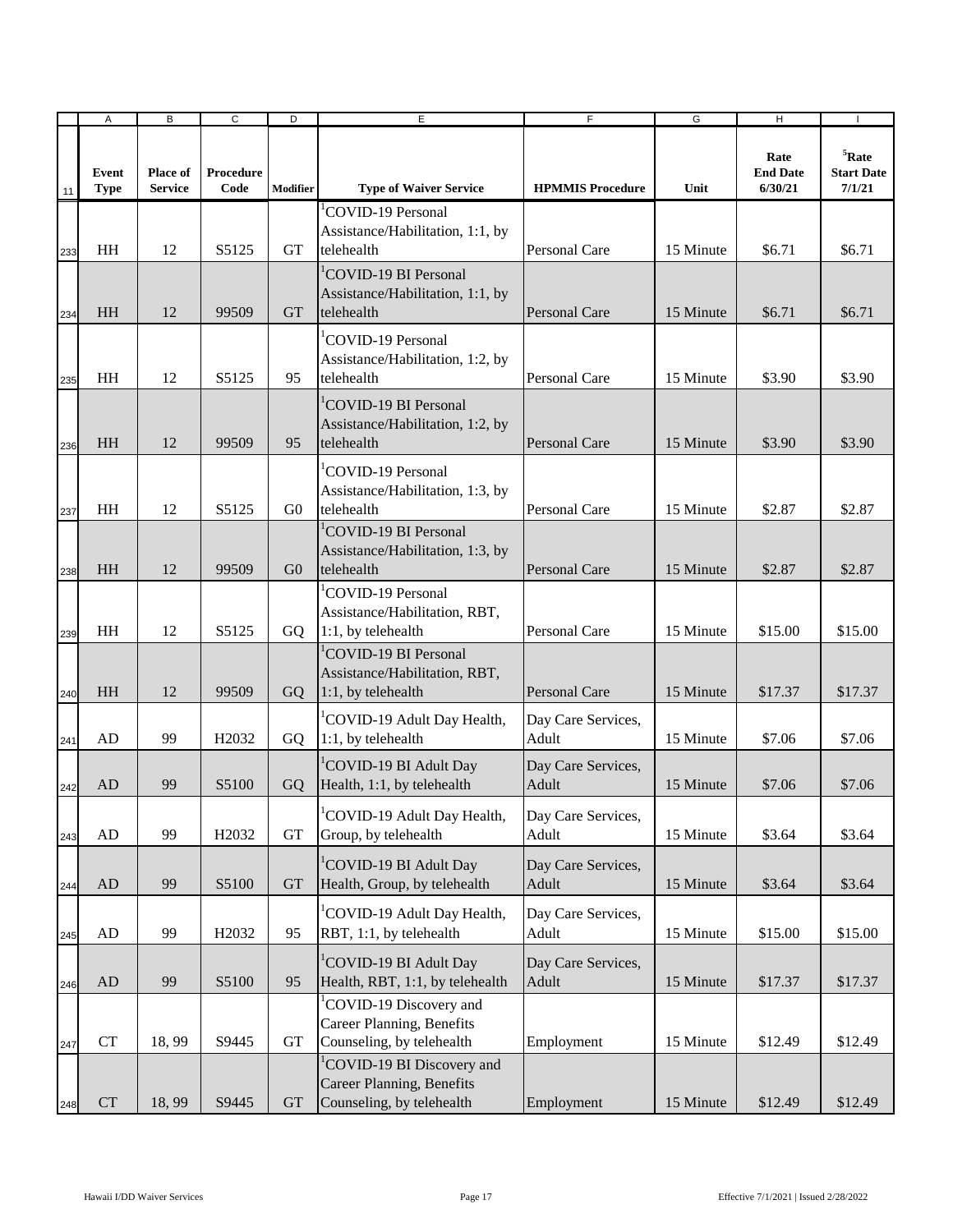|     | Α                    | B                          | C                 | D              | E                                                                                            | $\overline{F}$                                                  | G         | H                                  |                                              |
|-----|----------------------|----------------------------|-------------------|----------------|----------------------------------------------------------------------------------------------|-----------------------------------------------------------------|-----------|------------------------------------|----------------------------------------------|
| 11  | Event<br><b>Type</b> | Place of<br><b>Service</b> | Procedure<br>Code | Modifier       | <b>Type of Waiver Service</b>                                                                | <b>HPMMIS Procedure</b>                                         | Unit      | Rate<br><b>End Date</b><br>6/30/21 | ${}^{5}$ Rate<br><b>Start Date</b><br>7/1/21 |
| 249 | HB                   | 18,99                      | T2015             | <b>GT</b>      | COVID-19 Discovery and<br>Career Planning, by telehealth                                     | Employment                                                      | 15 Minute | \$10.74                            | \$10.74                                      |
| 250 | HB                   | 18,99                      | T2015             | <b>GT</b>      | <sup>1</sup> COVID-19 BI Discovery and<br>Career Planning, by telehealth                     | Employment                                                      | 15 Minute | \$10.74                            | \$10.74                                      |
| 251 | HB                   | 18,99                      | T2019             | <b>GT</b>      | COVID-19 Individual<br>Employment Support, Job<br>Development, by telehealth                 | Employment                                                      | 15 Minute | \$10.92                            | \$11.88                                      |
| 252 | HB                   | 18,99                      | T2019             | <b>GT</b>      | <sup>1</sup> COVID-19 BI Individual<br>Employment Support, Job<br>Development, by telehealth | Employment                                                      | 15 Minute | \$10.92                            | \$11.88                                      |
| 253 | HB                   | 18,99                      | H <sub>2025</sub> | <b>GT</b>      | COVID-19 Individual<br>Employment Support, Job<br>Coaching, by telehealth                    | Employment                                                      | 15 Minute | \$9.45                             | \$10.49                                      |
| 254 | HB                   | 18,99                      | H <sub>2025</sub> | <b>GT</b>      | <sup>1</sup> COVID-19 BI Individual<br>Employment Support, Job<br>Coaching, by telehealth    | Employment                                                      | 15 Minute | \$9.45                             | \$10.49                                      |
| 255 | CT                   | 11,12,14<br>33,49,99       | 98960             | G <sub>0</sub> | COVID-19 Training and<br>Consultation, Psychologist, by<br>telehealth                        | Training and<br>Consultation,<br>Psychologist                   | Hour      | \$86.16                            | \$86.97                                      |
| 256 | <b>CT</b>            | 11,12,14<br>33,49,99       | S5111             | G <sub>0</sub> | <sup>1</sup> COVID-19 BI Training and<br>Consultation, Psychologist, by<br>telehealth        | Training and<br>Consultation,<br>Psychologist                   | Hour      | \$101.06                           | \$102.10                                     |
| 257 | <b>CT</b>            | 11,12,14<br>33,49,99       | 98960             | 95             | COVID-19 Training and<br>Consultation, Behavior Analyst,<br>by telehealth                    | Training and<br>Consultation,<br>Behavior                       | Hour      | \$150.00                           | \$150.00                                     |
| 258 | <b>CT</b>            | 11, 12, 14<br>33,49,99     | S5111             | 95             | COVID-19 BI Training and<br>Consultation, Behavior Analyst,<br>by telehealth                 | Training and<br>Consultation,<br>Behavior                       | Hour      | \$173.73                           | \$173.73                                     |
| 259 | <b>CT</b>            | 11,12,14<br>33,49,99       | 98960             | GT             | COVID-19 Training and<br>Consultation, Registered Nurse,<br>by telehealth                    | Training and<br>Consultation,<br><b>Registered Nurse</b>        | Hour      | \$79.56                            | \$87.32                                      |
| 260 | ${\cal C}{\cal T}$   | 11,12,14<br>33,49,99       | S5111             | <b>GT</b>      | COVID-19 BI Training and<br>Consultation, Registered Nurse,<br>by telehealth                 | Training and<br>Consultation,<br><b>Registered Nurse</b>        | Hour      | \$93.59                            | \$102.49                                     |
| 261 | ${\cal C}{\cal T}$   | 11,12,14<br>33,49,99       | 98960             | GQ             | COVID-19 Training and<br>Consultation, All Other<br>Professionals, by telehealth             | Training and<br>Consultation, All<br><b>Other Professionals</b> | Hour      | \$70.10                            | \$73.12                                      |
| 262 | CT                   | 11,12,14<br>33,49,99       | S5111             | GQ             | COVID-19 BI Training and<br>Consultation, All Other<br>Professionals, by telehealth          | Training and<br>Consultation, All<br>Other Professionals        | Hour      | \$82.89                            | \$86.45                                      |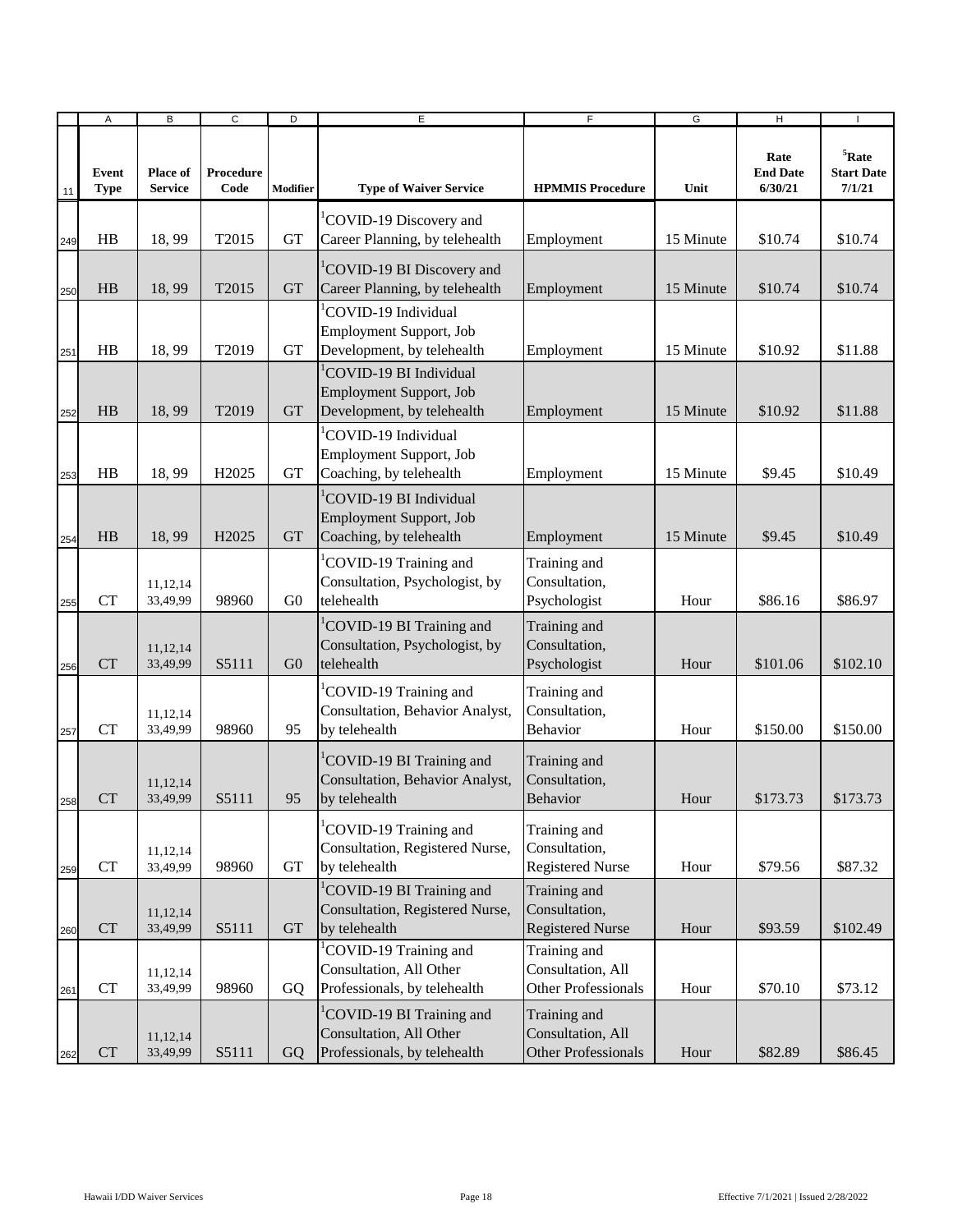|     | Α                    | B                                 | C                 | D              | E                                                                                                    | F                                | G                    | H                                  |                                              |
|-----|----------------------|-----------------------------------|-------------------|----------------|------------------------------------------------------------------------------------------------------|----------------------------------|----------------------|------------------------------------|----------------------------------------------|
| 11  | Event<br><b>Type</b> | <b>Place of</b><br><b>Service</b> | Procedure<br>Code | Modifier       | <b>Type of Waiver Service</b>                                                                        | <b>HPMMIS Procedure</b>          | Unit                 | Rate<br><b>End Date</b><br>6/30/21 | ${}^{5}$ Rate<br><b>Start Date</b><br>7/1/21 |
| 263 | CI                   | 12, 14,<br>18, 33,<br>99          | T2034             | <b>GT</b>      | <sup>1</sup> COVID-19 Waiver Emergency<br>Services, Outreach, by telehealth                          | Crisis Intervention,<br>Outreach | 15 Minute            | \$27.50                            | \$27.50                                      |
| 264 | <b>CI</b>            | 12, 14,<br>18, 33,<br>99          | T2034             | <b>GT</b>      | <sup>1</sup> COVID-19 BI Waiver<br>Emergency Services, Outreach,<br>by telehealth                    | Crisis Intervention,<br>Outreach | 15 Minute            | \$27.50                            | \$27.50                                      |
| 265 | AD                   | 99                                | T2020             | <b>CR</b>      | <sup>2</sup> COVID-19 Retainer, ADH, per<br>month                                                    | Day Care Services,<br>Adult      | Per Service<br>Month | \$1.00<br>per unit                 | \$1.00<br>per unit                           |
| 266 | AD                   | 99                                | T2020             | <b>CR</b>      | <sup>2</sup> COVID-19 BI Retainer, ADH,<br>per month                                                 | Day Care Services,<br>Adult      | Per Service<br>Month | \$1.00<br>per unit                 | \$1.00<br>per unit                           |
| 267 | HL                   | 99                                | H <sub>2016</sub> | <b>CR</b>      | <sup>2</sup> COVID-19 Retainer, CLS-G,<br>per month                                                  | Habilitation, Day,<br>Waiver     | Per Service<br>Month | \$1.00<br>per unit                 | \$1.00<br>per unit                           |
| 268 | HL                   | 99                                | H <sub>2016</sub> | <b>CR</b>      | <sup>2</sup> COVID-19 BI Retainer, CLS-G, Habilitation, Day,<br>per month                            | Waiver                           | Per Service<br>Month | \$1.00<br>per unit                 | \$1.00<br>per unit                           |
| 269 | HB                   | 99                                | T2018             | <b>CR</b>      | <sup>2</sup> COVID-19 Retainer, IES-Job<br>Coaching, per month                                       | Employment                       | Per Service<br>Month | \$1.00<br>per unit                 | \$1.00<br>per unit                           |
| 270 | HB                   | 99                                | T2018             | <b>CR</b>      | <sup>2</sup> COVID-19 BI Retainer, IES-Job<br>Coaching, per month                                    | Employment                       | Per Service<br>Month | \$1.00<br>per unit                 | \$1.00<br>per unit                           |
| 271 | <b>OH</b>            | 12,99                             | S9125             | U1             | <sup>3</sup> COVID-19 Medical Respite, by Respite Care -<br>RN, with room & board, per day           | Agency                           | Day                  | \$1,169.88                         | \$1,169.88                                   |
| 272 | <b>OH</b>            | 12,99                             | S9125             | U1             | <sup>3</sup> COVID-19 BI Medical Respite,<br>by RN, with room & board, per<br>day                    | Respite Care -<br>Agency         | Day                  | \$1,169.88                         | \$1,169.88                                   |
| 273 | <b>OH</b>            | 12,99                             | S9125             | U <sub>2</sub> | <sup>3</sup> COVID-19 Medical Respite, by Respite Care -<br>LPN, with room $&$ board, per day Agency |                                  | Day                  | \$681.79                           | \$681.79                                     |
| 274 | <b>OH</b>            | 12,99                             | S9125             | U <sub>2</sub> | <sup>3</sup> COVID-19 BI Medical Respite,<br>by LPN, with room & board, per<br>day                   | Respite Care -<br>Agency         | Day                  | \$681.79                           | \$681.79                                     |
| 275 | OH                   | 12,99                             | S9125             | U <sub>3</sub> | <sup>3</sup> COVID-19 Medical Respite, by<br>CNA, with room & board, per<br>day                      | Respite Care -<br>Agency         | Day                  | \$495.46                           | \$495.46                                     |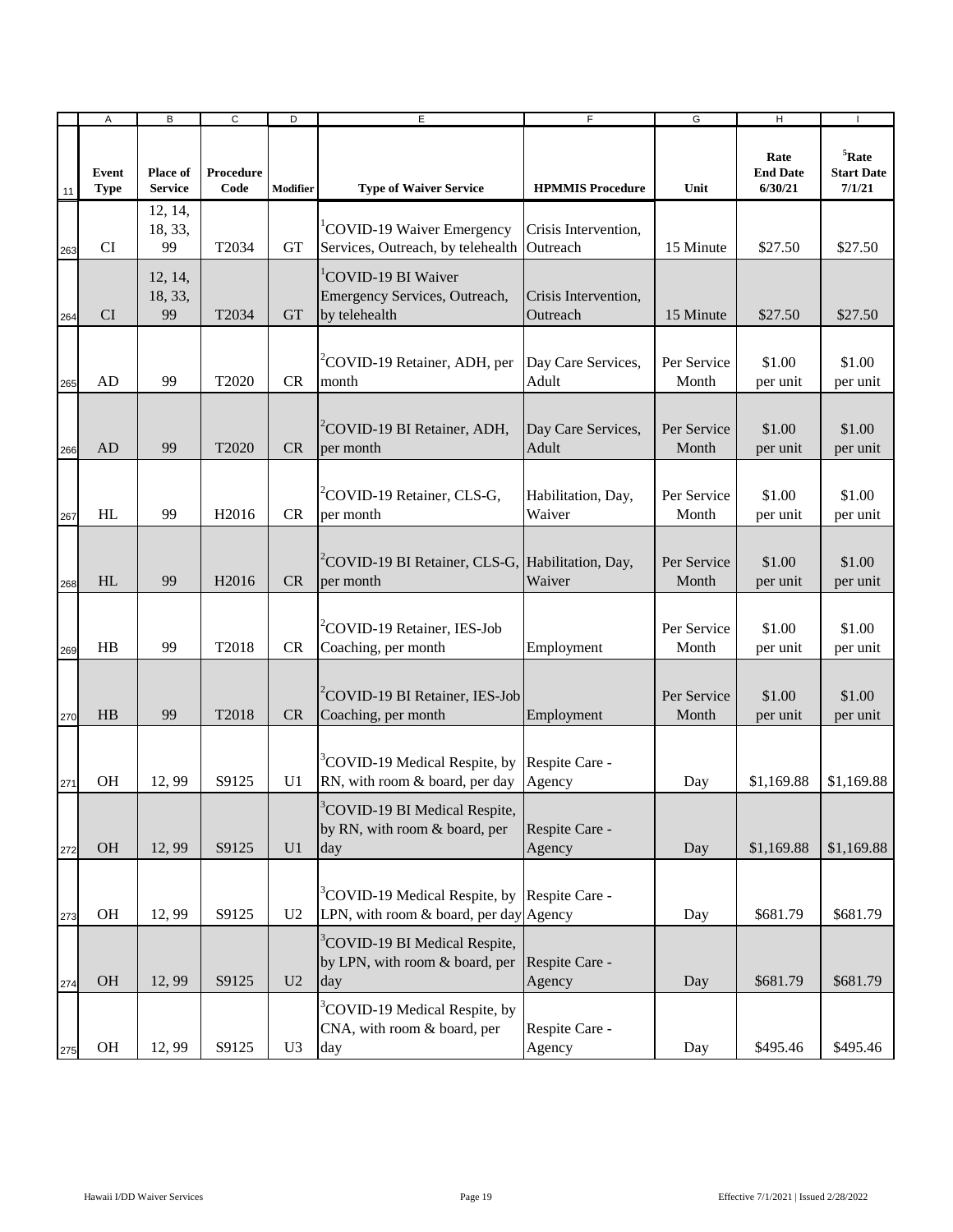|     | A                    | B                          | $\overline{c}$    | D              | E                                                                                                                                                                                                                    | $\overline{F}$           | G    | H                                  |                                              |  |  |
|-----|----------------------|----------------------------|-------------------|----------------|----------------------------------------------------------------------------------------------------------------------------------------------------------------------------------------------------------------------|--------------------------|------|------------------------------------|----------------------------------------------|--|--|
| 11  | Event<br><b>Type</b> | Place of<br><b>Service</b> | Procedure<br>Code | Modifier       | <b>Type of Waiver Service</b>                                                                                                                                                                                        | <b>HPMMIS Procedure</b>  | Unit | Rate<br><b>End Date</b><br>6/30/21 | ${}^{5}$ Rate<br><b>Start Date</b><br>7/1/21 |  |  |
| 276 | <b>OH</b>            | 12,99                      | S9125             | U <sub>3</sub> | <sup>3</sup> COVID-19 BI Medical Respite,<br>by CNA, with room & board, per<br>day                                                                                                                                   | Respite Care -<br>Agency | Day  | \$495.46                           | \$495.46                                     |  |  |
| 277 | <b>OH</b>            | 12,99                      | S9125             | $U_4$          | <sup>3</sup> COVID-19 Medical Respite, by<br>RN, without room & board, per<br>day                                                                                                                                    | Respite Care -<br>Agency | Day  | \$1,117.53                         | \$1,117.53                                   |  |  |
| 278 | <b>OH</b>            | 12,99                      | S9125             | U <sub>4</sub> | <sup>3</sup> COVID-19 BI Medical Respite,<br>by RN, without room & board,<br>per day                                                                                                                                 | Respite Care -<br>Agency | Day  | \$1,117.53                         | \$1,117.53                                   |  |  |
| 279 | <b>OH</b>            | 12,99                      | S9125             | U <sub>5</sub> | <sup>3</sup> COVID-19 Medical Respite, by<br>LPN, without room & board, per<br>day                                                                                                                                   | Respite Care -<br>Agency | Day  | \$629.43                           | \$629.43                                     |  |  |
| 280 | <b>OH</b>            | 12,99                      | S9125             | U <sub>5</sub> | <sup>3</sup> COVID-19 BI Medical Respite,<br>by LPN, without room & board,<br>per day                                                                                                                                | Respite Care -<br>Agency | Day  | \$629.43                           | \$629.43                                     |  |  |
| 281 | <b>OH</b>            | 12,99                      | S9125             | U <sub>6</sub> | <sup>3</sup> COVID-19 Medical Respite, by<br>CNA, without room & board, per<br>day                                                                                                                                   | Respite Care -<br>Agency | Day  | \$443.10                           | \$443.10                                     |  |  |
| 282 | <b>OH</b>            | 12,99                      | S9125             | U <sub>6</sub> | <sup>3</sup> COVID-19 BI Medical Respite,<br>by CNA, without room & board,<br>per day                                                                                                                                | Respite Care -<br>Agency | Day  | \$443.10                           | \$443.10                                     |  |  |
| 283 |                      | Place of Service Codes:    |                   |                | (02) Telehealth (11) Office (12) Home (14) Group Home (18) Place of Employment/Worksite (21)<br>Inpatient Hospital (31) Nursing Home<br>(33) Custodial Care Facility (49) Independent Clinic (99) Other unlisted fac |                          |      |                                    |                                              |  |  |
|     |                      |                            |                   |                | $_{284}$ BI = Big Island (codes and rates applicable to Island of Hawaii only)                                                                                                                                       |                          |      |                                    |                                              |  |  |
|     |                      |                            |                   |                | COVID-19 waiver services and place of services effective March 1, 2020, to six (6) months after the conclusion of the public health                                                                                  |                          |      |                                    |                                              |  |  |
|     |                      |                            |                   |                | 285 emergency with Appendix K waiver amendment #6.                                                                                                                                                                   |                          |      |                                    |                                              |  |  |
|     |                      |                            |                   |                |                                                                                                                                                                                                                      |                          |      |                                    |                                              |  |  |

286  $2$ COVID-19 Retainer Payments effective March 1, 2020, to six (6) months after the conclusion of the public health emergency with Appendix K waiver amendment #6. Retainer Payment rates are billed one claim per month but the unit amounts billed can vary based on their calculated monthly retainer amount and services rendered during that monthly period. The amount of units submitted each month will be the difference between actual services rendered and calculated retainer payment amount. One unit is equal to \$1 (e.g., a retainer payment claim of \$500 is submitted once in the service month for 500 units).

287  $3$ COVID-19 Medical Respite effective March 1, 2020, to six (6) months after the conclusion of the public health emergency with Appendix K waiver amendment #6. Medical Respite will be authorized at the RN level. The provider will submit claims with the correct modifier to indicate the level of staffing that provided the majority of care during that day (i.e., RN, LPN or CNA).

288  $^{4}$ COVID-19 Retainer Payments for ResHab effective March 1, 2020, to six (6) months after the conclusion of the public health emergency with Appendix K waiver amendment #6. The provider must use "99" in the Place of Service field to identify that the claim is for a retainer payment. Providers should not use "99" for any other reason than to identify a retainer payment claim.